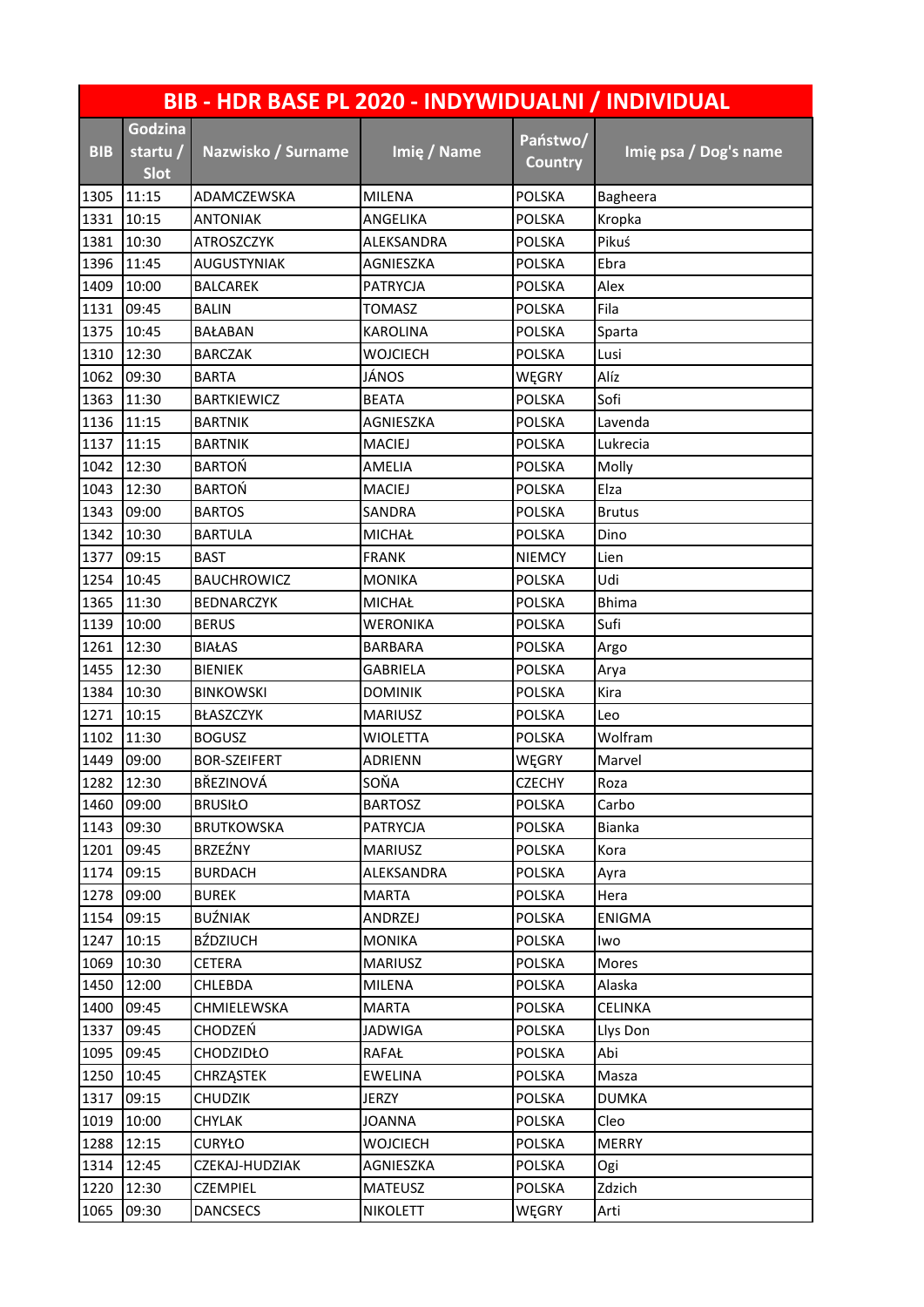| 1169 | 09:30 | <b>DATA</b>        | <b>NATASZA</b>          | <b>POLSKIE</b> | Desti                      |
|------|-------|--------------------|-------------------------|----------------|----------------------------|
| 1015 | 10:00 | <b>DĄBROWSKA</b>   | LENA                    | <b>POLSKA</b>  | <b>DRAKE</b>               |
| 1275 | 12:30 | <b>DĄBROWSKI</b>   | <b>DARIUSZ</b>          | <b>POLSKA</b>  | Cola                       |
| 1150 | 09:00 | <b>DEMETER</b>     | <b>KRISZTINA CSILLA</b> | WĘGRY          | Majom                      |
| 1456 | 12:00 | <b>DLUGOSZ</b>     | PAWEL                   | <b>POLSKA</b>  | Biszkopt                   |
| 1216 | 10:30 | <b>DŁUGI</b>       | <b>KARINA</b>           | <b>POLSKA</b>  | Fred                       |
| 1458 | 11:45 | <b>DŁUGOSZ</b>     | PAWEŁ                   | POLSKA         | Biszkopt                   |
| 1185 | 12:00 | <b>DOMAGAŁA</b>    | <b>MARCIN</b>           | <b>POLSKA</b>  | <b>MAJKI</b>               |
| 1077 | 10:30 | <b>DRABENT</b>     | <b>NATALIA</b>          | <b>POLSKA</b>  | Aisza                      |
| 1057 | 11:00 | <b>DUDAS</b>       | <b>JOZEF</b>            | SŁOWACJA       | Asher                      |
| 1056 | 11:00 | <b>DUDASOVA</b>    | <b>TAMARA</b>           | <b>POLSKA</b>  | Rafik                      |
| 1318 | 12:15 | <b>DUDEK</b>       | <b>KATARZYNA</b>        | <b>POLSKA</b>  | Ciro                       |
| 1187 | 11:45 | <b>DYMACZ</b>      | <b>EWELINA</b>          | <b>POLSKA</b>  | Joker                      |
| 1134 | 12:00 | <b>DYNEROWICZ</b>  | <b>KRYSTYNA</b>         | <b>POLSKA</b>  | <b>Bosfor</b>              |
| 1066 | 13:30 | <b>DZIDA</b>       | JULIA                   | <b>POLSKA</b>  | Nestea                     |
| 1341 | 11:00 | <b>EWA</b>         | <b>TRUSIEWICZ</b>       | <b>POLSKA</b>  | Ciri                       |
| 1144 | 09:30 | <b>FAJFER</b>      | AGNIESZKA               | <b>POLSKA</b>  | Lusia                      |
| 1125 | 09:15 | <b>FEHÉR</b>       | <b>NIKI</b>             | WĘGRY          | LANDO                      |
| 1040 | 09:00 | <b>FLEITER</b>     | <b>ERIC</b>             | <b>NIEMCY</b>  | Pokerface                  |
| 1075 | 09:00 | <b>FLEJMER</b>     | RAJMUND                 | <b>POLSKA</b>  | Amarok Grom                |
| 1412 | 09:15 | <b>FOJTÍK</b>      | LADISLAV                | <b>CZECHY</b>  | <b>Drak</b>                |
| 1298 | 12:15 | FÖSE               | SUSANNE                 | <b>NIEMCY</b>  | Nero                       |
| 1082 | 09:30 | <b>FRANKIEWICZ</b> | PRZEMEK                 | <b>POLSKA</b>  | Hyro-Brego Deabei          |
| 1418 | 11:30 | <b>FRYDRYCH</b>    | ANDRZEJ                 | <b>POLSKA</b>  | Łobuz                      |
| 1382 | 11:00 | <b>FUCHS</b>       | <b>SEWERYN</b>          | <b>POLSKA</b>  | Nala                       |
| 1362 | 10:45 | <b>GABRIS</b>      | <b>DAVID</b>            | SŁOWACJA       | Max von Sibirsky           |
| 1039 | 09:00 | GAHN               | ANNA                    | <b>NIEMCY</b>  | Opex                       |
| 1437 |       |                    |                         |                |                            |
|      | 11:30 | <b>GAIK</b>        | <b>MICHAŁ</b>           | <b>POLSKA</b>  | Czort                      |
| 1145 | 12:00 | GAŁAŚ              | <b>PIOTR</b>            | <b>POLSKA</b>  | Kiara                      |
| 1098 | 09:15 | GARBALIŃSKA        | <b>RENIA</b>            | <b>POLSKA</b>  | Drama                      |
| 1092 | 10:30 | GAWEŁ              | <b>MARCIN</b>           | <b>POLSKA</b>  | Luna                       |
| 1350 | 11:45 | <b>GAWLAS</b>      | MACIEJ                  | <b>POLSKA</b>  | Lucy                       |
| 1170 | 10:30 | GAWOR              | <b>DOMINIK</b>          | POLSKA         | Primo                      |
| 1333 | 09:30 | <b>GEPFERT</b>     | KAROL                   | <b>POLSKA</b>  | Ramzes                     |
| 1055 | 10:00 | <b>GERLICKA</b>    | <b>EMILIA</b>           | <b>POLSKA</b>  | Talar                      |
| 1316 | 10:00 | <b>GILEWICZ</b>    | <b>ALICJA</b>           | <b>POLSKA</b>  | Pedro                      |
| 1378 | 09:15 | GLANZER            | <b>YVONNE</b>           | <b>NIEMCY</b>  | Yaq                        |
| 1128 | 10:45 | GLENSZCZYK         | ŁUKASZ                  | <b>POLSKA</b>  | Lorsa                      |
| 1205 | 09:45 | <b>GŁADKI</b>      | KAMIL                   | <b>POLSKA</b>  | Chelsea                    |
| 1109 | 10:15 | <b>GŁĄBICKI</b>    | SŁAWOMIR                | POLSKA         | Pero                       |
| 1072 | 09:00 | GOŁDA              | MILENA                  | <b>POLSKA</b>  | Codi                       |
| 1013 | 09:00 | GOŁĘBIAK           | KATARZYNA               | <b>POLSKA</b>  | <b>Bruno</b>               |
| 1233 | 10:45 | GORGOLEWSKA        | <b>EWA</b>              | <b>POLSKA</b>  | Eila                       |
| 1234 | 10:45 | <b>GORGOLEWSKI</b> | <b>JAROSŁAW</b>         | <b>POLSKA</b>  | Chisum                     |
| 1188 | 10:15 | GÓRAK              | MATEUSZ                 | <b>POLSKA</b>  | Tony                       |
| 1303 | 10:00 | GÓRKA              | <b>EDYTA</b>            | <b>POLSKA</b>  | Dash of magic My Own Dream |
| 1123 | 09:00 | GÓRSKA             | <b>MONIKA</b>           | <b>POLSKA</b>  | Xalta Alta Escuela         |
| 1193 | 09:15 | GÓRSKI             | <b>MATEUSZ</b>          | <b>POLSKA</b>  | Karmel                     |
| 1367 | 12:00 | <b>GRABOWSKA</b>   | ANNA                    | <b>POLSKA</b>  | Sarna                      |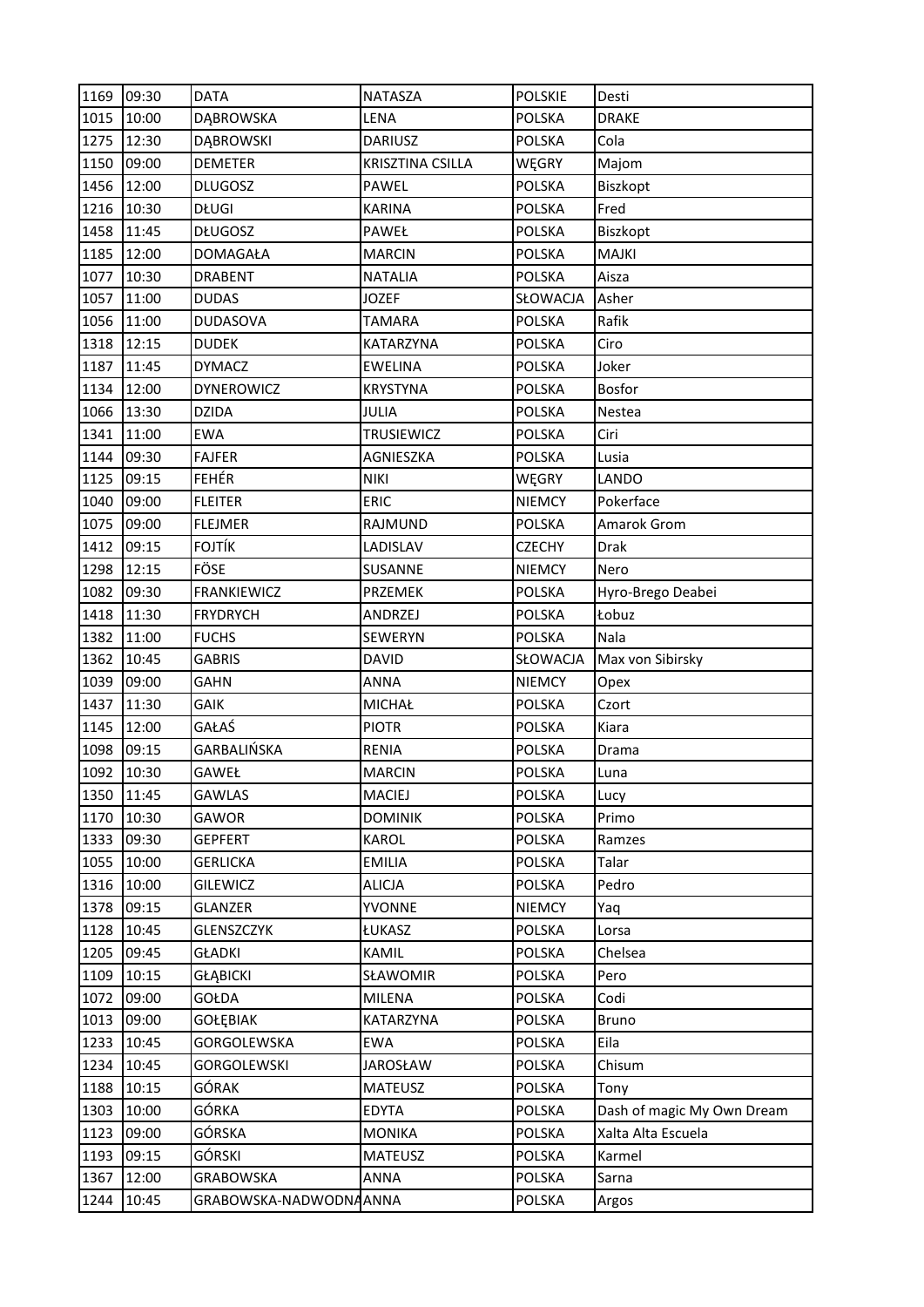| 1360 | 09:00 | <b>GROBORZ</b>    | <b>MATEUSZ</b>  | <b>POLSKA</b> | CARMEN                 |
|------|-------|-------------------|-----------------|---------------|------------------------|
| 1181 | 10:30 | GRUZDOWSKA        | <b>MARTA</b>    | <b>POLSKA</b> | <b>DEMON</b>           |
| 1198 | 13:30 | GRYZA             | <b>WIKTORIA</b> | <b>POLSKA</b> | Yuki                   |
| 1226 | 10:30 | <b>GWIZDAŁA</b>   | <b>JOANNA</b>   | <b>POLSKA</b> | Wallace                |
| 1385 | 12:30 | <b>HADUCH</b>     | <b>KINGA</b>    | <b>POLSKA</b> | Luna                   |
| 1274 | 11:45 | <b>HAWLENA</b>    | JULIA           | <b>POLSKA</b> | Ozik Stella Wuno-Skilo |
| 1207 | 10:30 | <b>HAWRYLCZUK</b> | <b>KINGA</b>    | <b>POLSKA</b> | Cana                   |
| 1209 | 10:30 | HAWRYLCZUK        | SONIA           | <b>POLSKA</b> | Kiara                  |
| 1148 | 10:45 | <b>HESS</b>       | <b>NATALIA</b>  | <b>POLSKA</b> | Nela                   |
| 1426 | 11:15 | <b>HŁYWA</b>      | <b>KAROLINA</b> | <b>POLSKA</b> | Donek                  |
| 1227 | 10:45 | <b>HOLECZEK</b>   | <b>DAMIAN</b>   | <b>POLSKA</b> | Azan                   |
| 1231 | 10:45 | HOLECZEK          | <b>BEATA</b>    | <b>POLSKA</b> | Hera                   |
| 1388 | 09:00 | HORÁČKOVÁ         | VLADIMÍRA       | <b>CZECHY</b> | Sany                   |
| 1030 | 09:00 | <b>HUDZIAK</b>    | SABINA          | <b>POLSKA</b> | Keila                  |
| 1307 | 09:00 | HYŻY              | <b>MARIUSZ</b>  | <b>POLSKA</b> | Mojra                  |
| 1050 | 11:30 | <b>IWANOWSKA</b>  | KATARZYNA       | <b>POLSKA</b> | Torf                   |
| 1398 | 11:45 | IWASZKO           | <b>AGATA</b>    | <b>POLSKA</b> | Pianka                 |
| 1320 | 12:30 | <b>JACHOWSKI</b>  | <b>MARCIN</b>   | <b>POLSKA</b> | Luna                   |
| 1313 | 10:30 | JAJKOWSKA         | <b>JULIA</b>    | <b>POLSKA</b> | Navi                   |
| 1191 | 11:15 | <b>JAKUBOWSKA</b> | KATARZYNA       | <b>POLSKA</b> | Whisky                 |
| 1199 | 09:45 | JANIK             | <b>MACIEJ</b>   | <b>POLSKA</b> | Chaos                  |
| 1238 | 11:15 | JANIK             | <b>ILONA</b>    | <b>POLSKA</b> | Roni                   |
| 1321 | 11:15 | <b>JANIKOWSKI</b> | PAWEL           | <b>POLSKA</b> | Dante                  |
| 1451 | 11:45 | JANKOWSKA         | <b>DARIA</b>    | <b>POLSKA</b> | Shina                  |
| 1452 | 11:45 | JANKOWSKI         | <b>MARCIN</b>   | <b>POLSKA</b> | Hachi                  |
| 1016 | 09:00 | JEDRZEJEWSKA      | <b>MARTA</b>    | <b>POLSKA</b> | Trufel                 |
| 1374 | 12:15 | JELEŃ             | <b>KONRAD</b>   | <b>POLSKA</b> | Cukier                 |
| 1230 | 12:45 | <b>JEMIOŁO</b>    | ANNA            | <b>POLSKA</b> | Cleo                   |
| 1390 | 09:30 | <b>JOCHYMEK</b>   | ARTUR           | <b>POLSKA</b> | Norton                 |
| 1417 | 10:00 | JÓZEFACIUK        | WIESŁAW         | <b>POLSKA</b> | ZUZANNA                |
| 1097 | 10:45 | <b>JURASZEK</b>   | <b>BARBARA</b>  | <b>POLSKA</b> | Lupo                   |
| 1273 | 10:45 | <b>JURASZEK</b>   | AGNIESZKA       | POLSKA        | Perro                  |
| 1359 | 13:00 | KAŁASKA-TEREJKO   | <b>ELŻBIETA</b> | <b>POLSKA</b> | Abigail                |
| 1266 | 13:30 | KAŁUŻA            | KATARZYNA       | <b>POLSKA</b> | Lira                   |
| 1334 | 09:45 | <b>KAPELA</b>     | <b>JOANNA</b>   | <b>POLSKA</b> | Jasira Astra Canina    |
| 1297 | 11:45 | KAWCZYŃSKI        | <b>PATRYK</b>   | <b>POLSKA</b> | Hektor                 |
| 1228 | 11:45 | KĘPA              | <b>DOMINIK</b>  | <b>POLSKA</b> | Furia                  |
| 1232 | 10:15 | <b>KEPA</b>       | KAMIL           | <b>POLSKA</b> | Frutti                 |
| 1156 | 11:00 | KLENIEWSKA        | <b>IZABELA</b>  | <b>POLSKA</b> | Figa                   |
| 1223 | 09:45 | <b>KLINOWSKI</b>  | <b>MARIUSZ</b>  | <b>POLSKA</b> | <b>Brutus</b>          |
| 1068 | 10:30 | KLIŚ              | MAŁGORZATA      | <b>POLSKA</b> | Heban                  |
| 1326 | 12:30 | <b>KLUSKA</b>     | ANDRZEJ         | <b>POLSKA</b> | Borys                  |
| 1432 | 11:45 | <b>KNOPIK</b>     | <b>IWO</b>      | <b>POLSKA</b> | Eddie                  |
| 1431 | 13:00 | KOLÁŘ             | JAN             | <b>CZECHY</b> | Brit od Černých rytířů |
| 1086 | 10:00 | <b>KOMIN</b>      | <b>JOANNA</b>   | <b>POLSKA</b> | Maya                   |
| 1157 | 10:15 | <b>KOMIN</b>      | <b>KACPER</b>   | <b>POLSKA</b> | Abi                    |
| 1067 | 10:00 | KONARSKA          | <b>ANNA</b>     | <b>POLSKA</b> | Mia                    |
| 1063 | 11:00 | <b>KONDICS</b>    | <b>IMRE</b>     | WĘGRY         | Rex                    |
| 1064 | 09:30 | <b>KONDICS</b>    | <b>IMRE</b>     | WĘGRY         | Dorka                  |
| 1212 | 11:00 | KONSOR-FAFEREK    | <b>MONIKA</b>   | <b>POLSKA</b> | Dakota                 |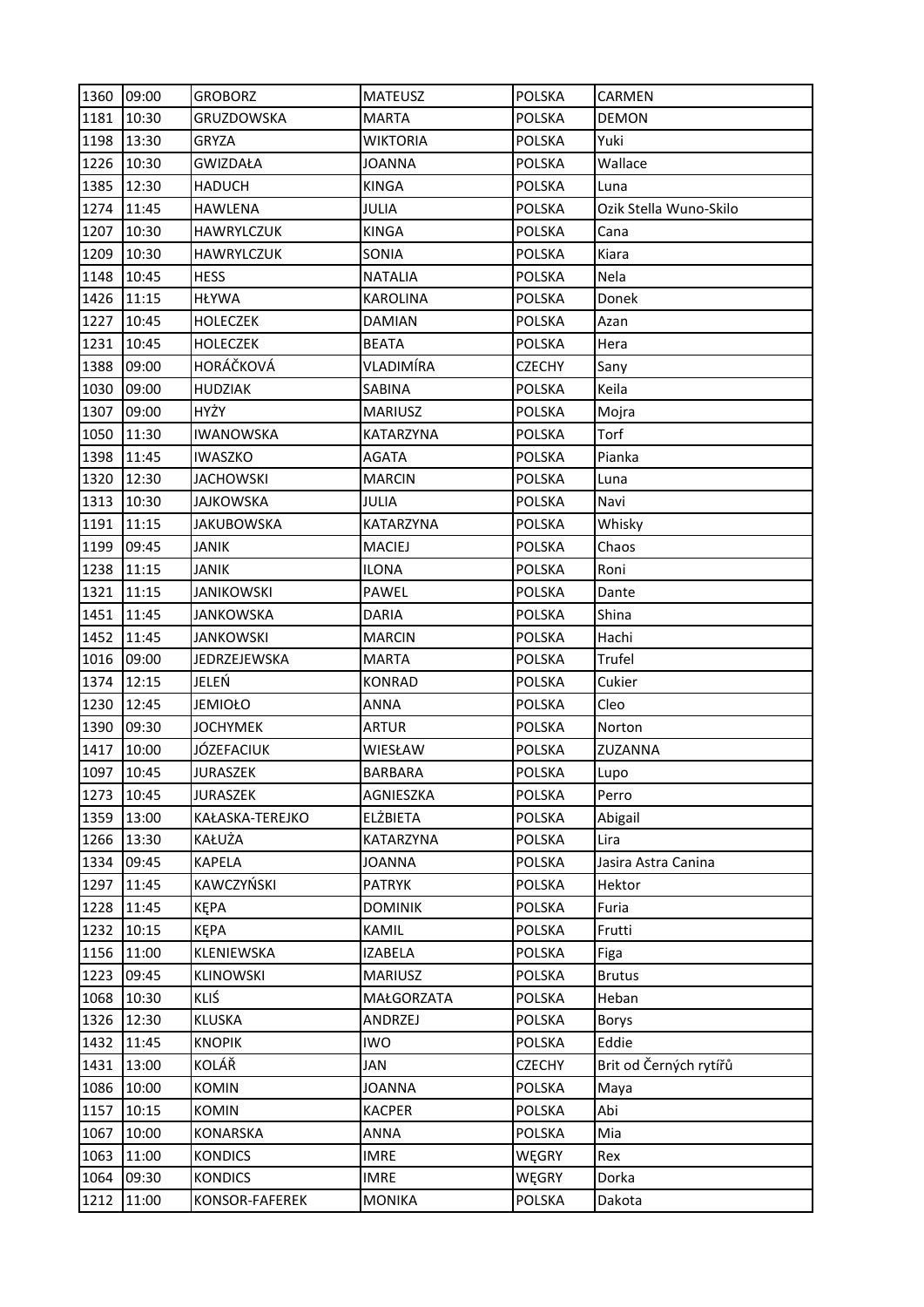| <b>POLSKA</b><br>1053<br>10:00<br><b>KOSAK</b><br>AGNIESZKA<br>Tija<br>KÖVÉR<br>12:00<br>1457<br><b>VIKTOR</b><br>WĘGRY<br>Assassin<br>11:15<br><b>KOWAL</b><br><b>POLSKA</b><br>1276<br>PRZEMYSŁAW<br>Togo<br>11:30<br>Wafel<br>1089<br><b>KOWALCZYK</b><br><b>POLSKA</b><br>KATARZYNA<br>12:15<br>Ibo<br>1413<br><b>KOWALCZYK</b><br>KATARZYNA<br><b>POLSKA</b><br>11:45<br>Bella<br>1130<br>RENATA<br><b>POLSKA</b><br><b>KOWALIK</b><br>1118<br>12:00<br><b>KOWALSKA</b><br>MAŁGORZATA<br><b>POLSKA</b><br>Mere<br>10:15<br>1358<br>KOWALSKA<br>KATARZYNA<br><b>POLSKA</b><br>Szyszka<br>11:00<br>1408<br><b>KOWALSKI</b><br><b>PIOTR</b><br><b>POLSKA</b><br>Larry<br>1058<br>11:00<br>KOZŁOWSKA<br><b>BOŻENA</b><br><b>POLSKA</b><br>Luna<br>10:15<br>KOŹBA<br>1096<br><b>ANNA</b><br><b>POLSKA</b><br>Niko |
|-------------------------------------------------------------------------------------------------------------------------------------------------------------------------------------------------------------------------------------------------------------------------------------------------------------------------------------------------------------------------------------------------------------------------------------------------------------------------------------------------------------------------------------------------------------------------------------------------------------------------------------------------------------------------------------------------------------------------------------------------------------------------------------------------------------------|
|                                                                                                                                                                                                                                                                                                                                                                                                                                                                                                                                                                                                                                                                                                                                                                                                                   |
|                                                                                                                                                                                                                                                                                                                                                                                                                                                                                                                                                                                                                                                                                                                                                                                                                   |
|                                                                                                                                                                                                                                                                                                                                                                                                                                                                                                                                                                                                                                                                                                                                                                                                                   |
|                                                                                                                                                                                                                                                                                                                                                                                                                                                                                                                                                                                                                                                                                                                                                                                                                   |
|                                                                                                                                                                                                                                                                                                                                                                                                                                                                                                                                                                                                                                                                                                                                                                                                                   |
|                                                                                                                                                                                                                                                                                                                                                                                                                                                                                                                                                                                                                                                                                                                                                                                                                   |
|                                                                                                                                                                                                                                                                                                                                                                                                                                                                                                                                                                                                                                                                                                                                                                                                                   |
|                                                                                                                                                                                                                                                                                                                                                                                                                                                                                                                                                                                                                                                                                                                                                                                                                   |
|                                                                                                                                                                                                                                                                                                                                                                                                                                                                                                                                                                                                                                                                                                                                                                                                                   |
|                                                                                                                                                                                                                                                                                                                                                                                                                                                                                                                                                                                                                                                                                                                                                                                                                   |
|                                                                                                                                                                                                                                                                                                                                                                                                                                                                                                                                                                                                                                                                                                                                                                                                                   |
| 1182<br>12:15<br>KRAJEWSKA<br>ANGELIKA<br><b>POLSKA</b><br>Lara                                                                                                                                                                                                                                                                                                                                                                                                                                                                                                                                                                                                                                                                                                                                                   |
| 1415<br>13:30<br><b>POLSKA</b><br><b>KRASOWSKA</b><br><b>DANUTA</b><br>Bajka                                                                                                                                                                                                                                                                                                                                                                                                                                                                                                                                                                                                                                                                                                                                      |
| 1461<br>13:15<br><b>KRAUZE</b><br><b>JUSTYNA</b><br><b>POLSKA</b><br><b>Bastet</b>                                                                                                                                                                                                                                                                                                                                                                                                                                                                                                                                                                                                                                                                                                                                |
| <b>KRÓLIKOWSKA</b><br>1159<br>11:00<br>ANGELIKA<br><b>POLSKA</b><br>Chico                                                                                                                                                                                                                                                                                                                                                                                                                                                                                                                                                                                                                                                                                                                                         |
| 1405<br>11:15<br>POLSKA<br><b>KRUCZEK</b><br>ANIA<br>Figa                                                                                                                                                                                                                                                                                                                                                                                                                                                                                                                                                                                                                                                                                                                                                         |
| 12:30<br>Goldi<br>1404<br><b>KRYSZTOPIONEK</b><br><b>PATRYK</b><br><b>POLSKA</b>                                                                                                                                                                                                                                                                                                                                                                                                                                                                                                                                                                                                                                                                                                                                  |
| 10:30<br>Bella<br>1206<br><b>KRZYSZTOF</b><br>KOZIEŁ<br><b>POLSKA</b>                                                                                                                                                                                                                                                                                                                                                                                                                                                                                                                                                                                                                                                                                                                                             |
| KRZYŚKÓW<br>1429<br>11:00<br><b>PIOTR</b><br><b>POLSKA</b><br><b>Bruno</b>                                                                                                                                                                                                                                                                                                                                                                                                                                                                                                                                                                                                                                                                                                                                        |
| 12:15<br>1440<br><b>KUBICA</b><br><b>ANNA</b><br><b>POLSKA</b><br>Meru                                                                                                                                                                                                                                                                                                                                                                                                                                                                                                                                                                                                                                                                                                                                            |
| 1442<br>12:15<br><b>KUBICA</b><br><b>PIOTR</b><br><b>POLSKA</b><br>Jura                                                                                                                                                                                                                                                                                                                                                                                                                                                                                                                                                                                                                                                                                                                                           |
| <b>KUFEL</b><br>1280<br>11:30<br><b>TOMASZ</b><br><b>POLSKA</b><br>Kusy                                                                                                                                                                                                                                                                                                                                                                                                                                                                                                                                                                                                                                                                                                                                           |
| 12:30<br>1101<br>KUKLEWSKA<br><b>POLSKA</b><br>JULIA<br>El Chapo                                                                                                                                                                                                                                                                                                                                                                                                                                                                                                                                                                                                                                                                                                                                                  |
| 13:00<br>KUKUROVÁ<br>1100<br>ZUZANA<br>SŁOWACJA<br>Graysi                                                                                                                                                                                                                                                                                                                                                                                                                                                                                                                                                                                                                                                                                                                                                         |
| 09:30<br>1410<br><b>KUREK</b><br>SYLWIA<br><b>POLSKA</b><br>Luna                                                                                                                                                                                                                                                                                                                                                                                                                                                                                                                                                                                                                                                                                                                                                  |
| 09:15<br>1173<br><b>KUZIORA</b><br>MAGDALENA<br><b>POLSKA</b><br><b>Dina</b>                                                                                                                                                                                                                                                                                                                                                                                                                                                                                                                                                                                                                                                                                                                                      |
| 12:15<br>1295<br>LAMBERT<br><b>KAROLINA</b><br><b>POLSKA</b><br>Maja Adi Team                                                                                                                                                                                                                                                                                                                                                                                                                                                                                                                                                                                                                                                                                                                                     |
| 10:45<br>Inki Shilo<br>1141<br>LANGIER<br>MICHAŁ<br><b>POLSKA</b>                                                                                                                                                                                                                                                                                                                                                                                                                                                                                                                                                                                                                                                                                                                                                 |
| 09:45<br>1392<br>LATOS<br><b>BOGUMIŁ</b><br><b>POLSKA</b><br><b>Borys</b>                                                                                                                                                                                                                                                                                                                                                                                                                                                                                                                                                                                                                                                                                                                                         |
| 1393<br>12:45<br>Choco<br>LATOS<br><b>POLSKA</b><br><b>BOGUMIŁ</b>                                                                                                                                                                                                                                                                                                                                                                                                                                                                                                                                                                                                                                                                                                                                                |
| POLSKA<br>1324<br>10:00<br>LEDWOCH<br><b>PATRYCJA</b><br>Sparta                                                                                                                                                                                                                                                                                                                                                                                                                                                                                                                                                                                                                                                                                                                                                   |
| 13:00<br>LIGEZA<br><b>POLSKA</b><br>1033<br><b>AGATA</b><br>Durkan                                                                                                                                                                                                                                                                                                                                                                                                                                                                                                                                                                                                                                                                                                                                                |
| LINDOVSKÝ<br>09:00<br>1380<br>ROSTISLAV<br><b>CZECHY</b><br>Bady                                                                                                                                                                                                                                                                                                                                                                                                                                                                                                                                                                                                                                                                                                                                                  |
| 1190<br>11:15<br>LIPERT<br><b>PIOTR</b><br><b>POLSKA</b><br>Racuch                                                                                                                                                                                                                                                                                                                                                                                                                                                                                                                                                                                                                                                                                                                                                |
| 1163<br>09:30<br><b>POLSKA</b><br>LISZKA<br>AGNIESZKA<br>Daisy                                                                                                                                                                                                                                                                                                                                                                                                                                                                                                                                                                                                                                                                                                                                                    |
| 09:30<br>1164<br>LISZKA<br><b>TADEUSZ</b><br><b>POLSKA</b><br>VALKIRIA z Kuźni Championów                                                                                                                                                                                                                                                                                                                                                                                                                                                                                                                                                                                                                                                                                                                         |
| 10:00<br>1296<br>ŁABĘDZKI<br>ŁUKASZ<br>POLSKA<br>Tajfun                                                                                                                                                                                                                                                                                                                                                                                                                                                                                                                                                                                                                                                                                                                                                           |
| ŁASZCZYŃSKI<br>1267<br>11:15<br><b>WIKTOR</b><br><b>POLSKA</b><br>Funny                                                                                                                                                                                                                                                                                                                                                                                                                                                                                                                                                                                                                                                                                                                                           |
| 1180<br>11:15<br>ŁATAK<br><b>POLSKA</b><br><b>MERRY</b><br><b>PAULINA</b>                                                                                                                                                                                                                                                                                                                                                                                                                                                                                                                                                                                                                                                                                                                                         |
| 1349<br>12:00<br><b>POLSKA</b><br>ŁAWRENIN<br><b>ANNA</b><br>Czanta                                                                                                                                                                                                                                                                                                                                                                                                                                                                                                                                                                                                                                                                                                                                               |
| POLSKA<br>1370<br>09:00<br>ŁUBIANKA<br><b>JULITA</b><br>Dzyndzel                                                                                                                                                                                                                                                                                                                                                                                                                                                                                                                                                                                                                                                                                                                                                  |
| 11:15<br>1253<br>ŁUKOWSKA<br><b>KAROLINA</b><br><b>POLSKA</b><br>Antoni                                                                                                                                                                                                                                                                                                                                                                                                                                                                                                                                                                                                                                                                                                                                           |
| 1203<br>11:30<br>MACIEJASZ<br><b>PIOTR</b><br>PLOSKA<br>Bravo                                                                                                                                                                                                                                                                                                                                                                                                                                                                                                                                                                                                                                                                                                                                                     |
| 12:30<br><b>POLSKA</b><br>1445<br>MACKIEWICZ<br>PRZEMYSŁAW<br>Cale                                                                                                                                                                                                                                                                                                                                                                                                                                                                                                                                                                                                                                                                                                                                                |
| 12:30<br>1292<br><b>MAGON</b><br><b>RAFAL</b><br><b>POLSKA</b><br>Szafir                                                                                                                                                                                                                                                                                                                                                                                                                                                                                                                                                                                                                                                                                                                                          |
| 1269<br>12:45<br>MALEWICKI<br>ŁUKASZ<br><b>POLSKA</b><br>Vera Dorplant                                                                                                                                                                                                                                                                                                                                                                                                                                                                                                                                                                                                                                                                                                                                            |
| 1229<br>10:15<br>MALINOWSKI<br>MACIEJ<br><b>POLSKA</b><br>Fargo                                                                                                                                                                                                                                                                                                                                                                                                                                                                                                                                                                                                                                                                                                                                                   |
| 10:30<br>Krówka<br>1221<br>MARAS-SZCZYKAŁA<br>AGNIESZKA<br>POLSKA                                                                                                                                                                                                                                                                                                                                                                                                                                                                                                                                                                                                                                                                                                                                                 |
| 10:15<br>1111<br>ALEKSANDRA<br>POLSKA<br><b>MARCINIAK</b><br>Pasja                                                                                                                                                                                                                                                                                                                                                                                                                                                                                                                                                                                                                                                                                                                                                |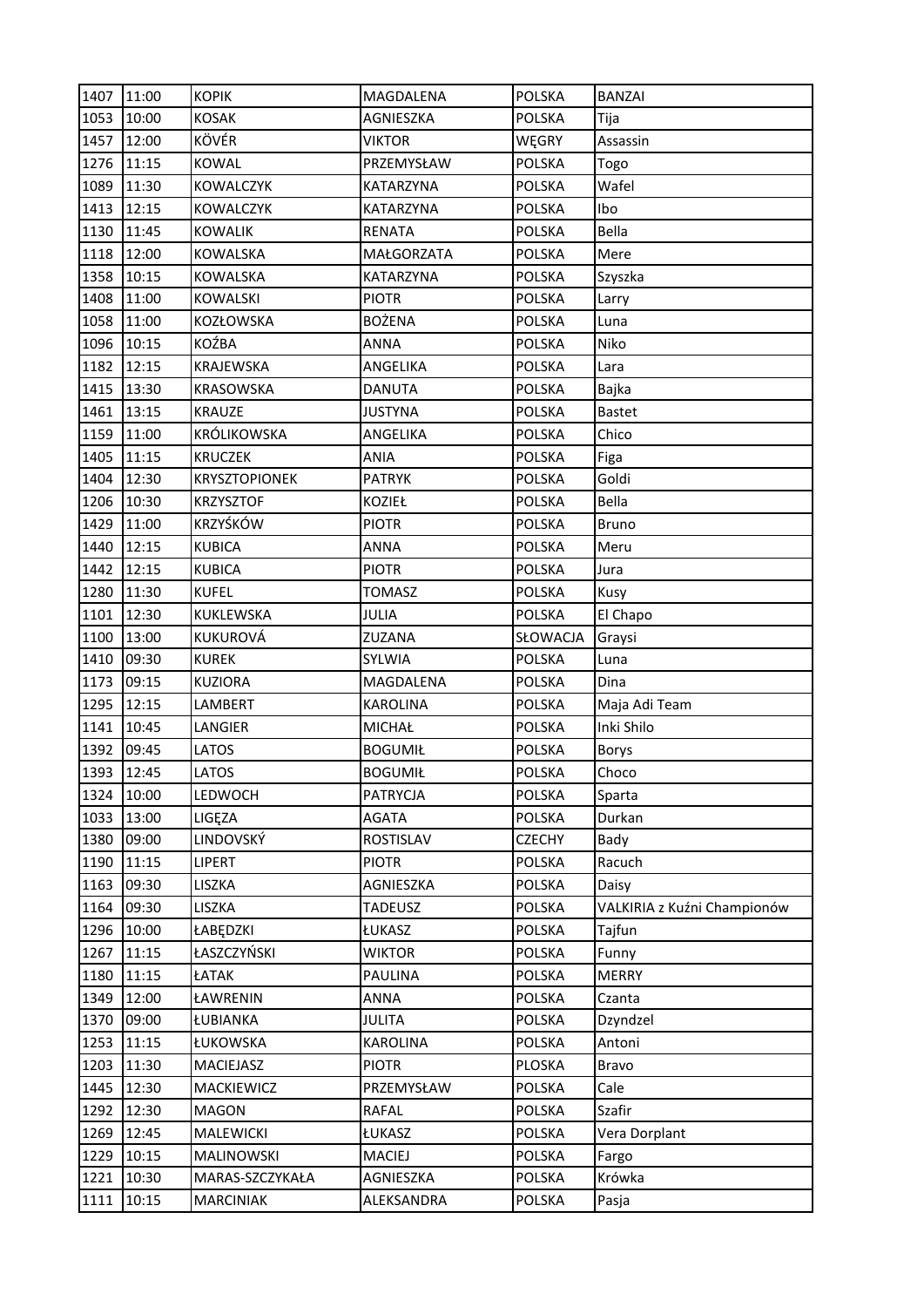| 1178 | 09:45 | <b>MARKOWSKA</b> | LILIANNA          | <b>POLSKA</b>   | <b>ATOS</b>                |
|------|-------|------------------|-------------------|-----------------|----------------------------|
| 1027 | 10:00 | MARZEC           | <b>JAGODA</b>     | <b>POLSKA</b>   | Fergi                      |
| 1029 | 11:45 | MARZEC           | <b>KINGA</b>      | <b>POLSKA</b>   | Emiko                      |
| 1339 | 10:30 | MAŠTÁLKA         | DANIEL            | <b>CZECHY</b>   | Maya                       |
| 1147 | 09:15 | <b>MATEUSZ</b>   | ORZEŁ             | <b>POLSKA</b>   | Teemo                      |
| 1049 | 10:15 | MATKOUSKAYA      | ALINA             | <b>BIAŁORUŚ</b> | Reja                       |
| 1351 | 09:15 | MATUSIEWICZ      | <b>MICHAŁ</b>     | <b>POLSKA</b>   | carambol sanvita           |
| 1323 | 09:15 | <b>MATUSIK</b>   | ADAM              | <b>POLSKA</b>   | Biegun                     |
| 1348 | 10:45 | MĘDALA           | <b>KINGA</b>      | <b>POLSKA</b>   | Candy                      |
| 1290 | 11:45 | MĘDRALA          | <b>MONIKA</b>     | <b>POLSKA</b>   | Leon                       |
| 1383 | 10:00 | <b>MICHAŁ</b>    | <b>SOLECKI</b>    | POLSKA          | Dragon                     |
| 1119 | 09:30 | MIELNICZUK       | ANTONI            | <b>POLSKA</b>   | Mara                       |
| 1070 | 11:00 | <b>MIEMIEC</b>   | MAGDALENA         | <b>POLSKA</b>   | Gaja                       |
| 1120 | 09:15 | <b>MIKIEWICZ</b> | PAMELA            | <b>POLSKA</b>   | Ober                       |
| 1240 | 11:15 | <b>MIKODA</b>    | ALEKSANDRA        | <b>POLSKA</b>   | Tosia                      |
| 1166 | 09:30 | <b>MIKRUT</b>    | <b>PIOTR</b>      | <b>POLSKA</b>   | Whisky                     |
| 1009 | 11:45 | MIRANOWICZ       | <b>ANITA</b>      | <b>POLSKA</b>   | Rosie                      |
| 1045 | 12:45 | <b>MOKWIŃSKA</b> | JULIA             | <b>POLSKA</b>   | Lusia                      |
| 1265 | 11:30 | MRÓZ             | ALEKSANDRA        | <b>POLSKA</b>   | Nika                       |
| 1285 | 10:45 | MRÓZ             | KATARZYNA         | <b>POLSKA</b>   | Muffa                      |
| 1103 | 10:30 | MÜLLER           | <b>MARTA</b>      | <b>POLSKA</b>   | JAKE LONG HERO OF Burudika |
| 1162 | 12:30 | MÜLLER           | <b>MARTA</b>      | <b>POLSKA</b>   | LUCKY LUCK OF Burudika     |
| 1443 | 11:45 | MUSZKIETA        | AGNIESZKA         | <b>POLSKA</b>   | Chałka                     |
| 1108 | 10:15 | NAGÓRNA          | <b>PAULINA</b>    | <b>POLSKA</b>   | <b>Bruno</b>               |
| 1315 | 11:15 | NAJSAREK         | <b>EWA</b>        | <b>POLSKA</b>   | LEGO                       |
| 1299 | 11:45 | <b>NALEPA</b>    | <b>TOMASZ</b>     | <b>POLSKA</b>   | <b>Borys</b>               |
| 1376 | 10:45 | NALEWCZYŃSKA     | <b>KAROLINA</b>   | <b>POLSKA</b>   | Beza                       |
| 1368 | 10:15 | <b>NATALIYA</b>  | <b>LESHCHIY</b>   | <b>POLSKA</b>   | Pigi                       |
| 1354 | 11:15 | <b>NIETUBYC</b>  | JAKUB             | <b>POLSKA</b>   | Cino                       |
| 1270 | 13:00 | NIKLOVÁ          | MARKÉTA           | <b>CZECHY</b>   | Filip                      |
| 1245 | 10:45 | <b>NOBIS</b>     | <b>EWELINA</b>    | POLSKA          | Lea                        |
| 1438 | 11:45 | <b>NOVOTNÁ</b>   | <b>MICHAELA</b>   | <b>CZECHY</b>   | Campeon Nanook             |
| 1260 | 12:30 | <b>NOWAK</b>     | <b>MARIUSZ</b>    | <b>POLSKA</b>   | <b>TAO</b>                 |
| 1293 | 10:30 | <b>NOWAK</b>     | AGNIESZKA, DOROTA | <b>POLSKA</b>   | Bora                       |
| 1430 | 09:15 | <b>NOWAK</b>     | <b>ALICJA</b>     | <b>POLSKA</b>   | Tobi                       |
| 1439 | 11:45 | <b>NOWAK</b>     | KAROLINA          | <b>POLSKA</b>   | Sonia                      |
| 1025 | 12:45 | <b>NOWICKI</b>   | WOJCIECH          | POLSKA          | Zoe                        |
| 1010 | 12:30 | OKOŃ             | <b>DARIA</b>      | <b>POLSKA</b>   | Tokyo                      |
| 1041 | 10:45 | <b>OKUNEK</b>    | <b>BARBARA</b>    | <b>POLSKA</b>   | Mulan                      |
| 1133 | 11:30 | OĽHOVÁ           | SASKIA            | SŁOWACJA        | LILI                       |
| 1076 | 10:00 | ORLIK            | <b>MONIKA</b>     | <b>POLSKA</b>   | Szira                      |
| 1309 | 12:00 | ORLIŃSKA         | <b>JOANNA</b>     | POLSKA          | Shogun                     |
| 1146 | 09:15 | ORZEŁ            | <b>ELŻBIETA</b>   | POLSKA          | Shaco                      |
| 1391 | 13:00 | <b>OSINSKI</b>   | <b>MARCIN</b>     | <b>POLSKA</b>   | Luna See the light         |
| 1127 | 11:30 | OSIŃSKA          | <b>KLAUDIA</b>    | <b>POLSKA</b>   | Daisy                      |
| 1060 | 10:30 | OSTAŁOWSKA       | ZUZANNA           | <b>POLSKA</b>   | Vika                       |
| 1112 | 11:00 | <b>OSTREGA</b>   | MATEUSZ           | <b>POLSKA</b>   | Syriusz                    |
| 1259 | 11:45 | <b>OSTROWSKA</b> | <b>TATIANA</b>    | <b>POLSKA</b>   | Viva                       |
| 1369 | 10:15 | <b>OSUCH</b>     | MATEUSZ           | POLSKA          | Cody                       |
| 1272 | 10:45 | PALKI            | KATARZYNA         | POLSKA          | Ceres                      |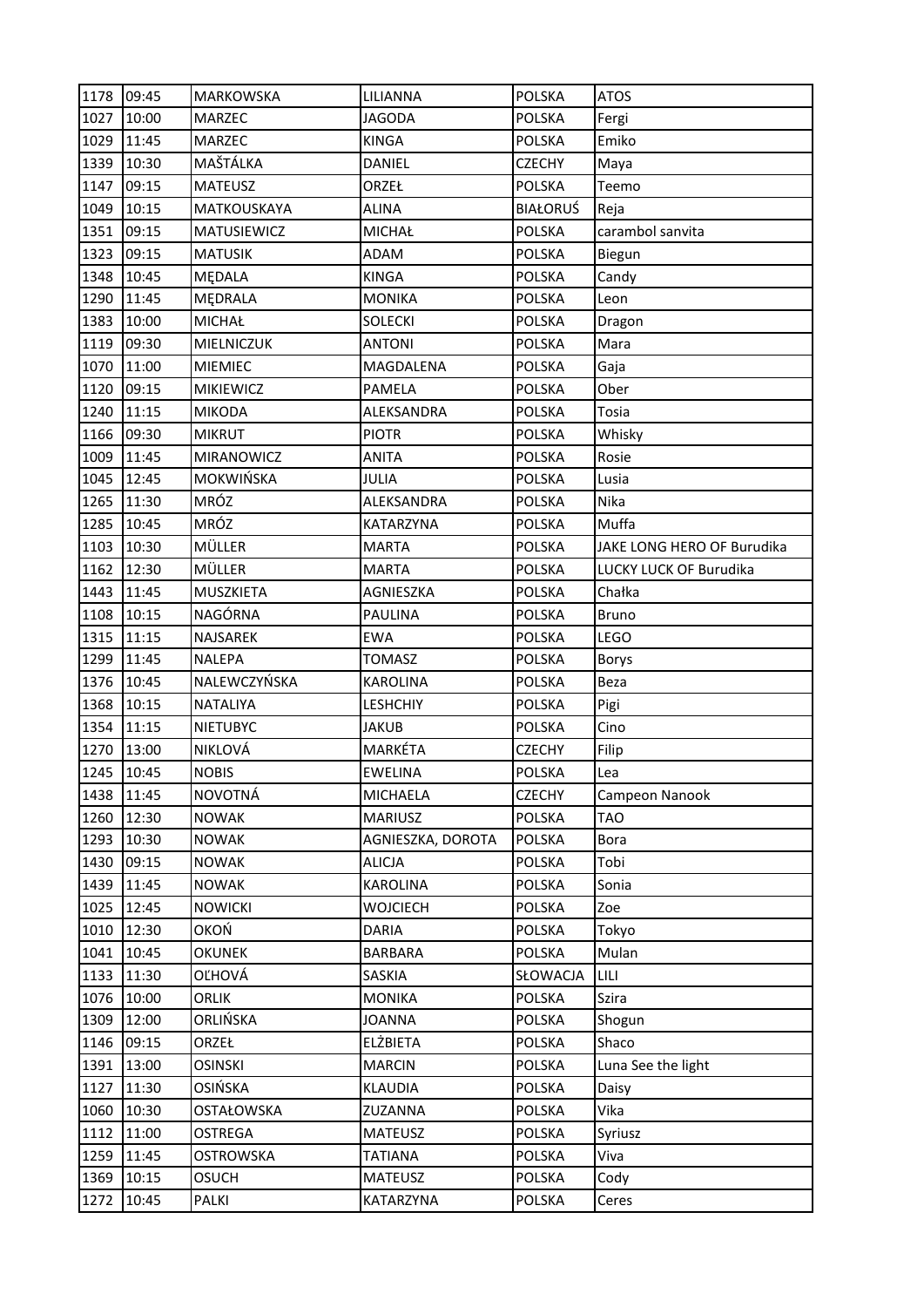| 1165 | 09:30 | <b>PANASIUK</b>      | <b>KAMILLA</b>  | <b>POLSKA</b> | VAIANA z Kuźni Championów |
|------|-------|----------------------|-----------------|---------------|---------------------------|
| 1011 | 10:00 | PAPUGA               | <b>MICHAŁ</b>   | <b>POLSKA</b> | Zola                      |
| 1012 | 10:00 | <b>PAPUGA</b>        | ARKADIUSZ       | <b>POLSKA</b> | Rodo                      |
| 1397 | 10:30 | <b>PASTWA</b>        | <b>GRZEGORZ</b> | <b>POLSKA</b> | Lara                      |
| 1084 | 09:30 | PASZEK               | <b>KRYSTYNA</b> | <b>POLSKA</b> | Gaja                      |
| 1031 | 11:30 | PAWELEC              | <b>JOANNA</b>   | <b>POLSKA</b> | Kju                       |
| 1196 | 11:15 | <b>PAWLAK</b>        | <b>ARTUR</b>    | <b>POLSKA</b> | Skarpetka                 |
| 1026 | 10:30 | PAWŁOWSKI            | <b>MATEUSZ</b>  | <b>POLSKA</b> | Śnieżka                   |
| 1459 | 12:30 | PAWŁUSZEK            | AGNIESZKA       | <b>POLSKA</b> | Kiba                      |
| 1140 | 12:00 | PEKAŘOVÁ             | <b>ALICE</b>    | <b>CZECHY</b> | Amon                      |
| 1454 | 09:00 | PIECHOTA             | <b>MACIEJ</b>   | <b>POLSKA</b> | Kieł                      |
| 1006 | 12:00 | PIECHOWICZ-PIWKO     | <b>AGATA</b>    | <b>POLSKA</b> | Fela                      |
| 1325 | 10:00 | PIECZARA             | <b>ANNA</b>     | <b>POLSKA</b> | Aksa                      |
| 1024 | 10:00 | <b>PIKSA</b>         | AGNIESZKA       | <b>POLSKA</b> | Chudy                     |
| 1124 | 12:15 | <b>PIKULIK</b>       | <b>MONIKA</b>   | <b>POLSKA</b> | Korso                     |
| 1434 | 12:15 | PILICH-TOMASZEWSKA   | MAŁGORZATA      | <b>POLSKA</b> | Keira                     |
| 1113 | 10:30 | <b>PIPREK</b>        | SŁAWOMIR        | <b>POLSKA</b> | Ozzy                      |
| 1007 | 12:00 | PIWKO                | MICHAŁ          | <b>POLSKA</b> | Suseł                     |
| 1213 | 12:45 | <b>PLATA</b>         | <b>ALINA</b>    | <b>POLSKA</b> | Rio                       |
| 1214 | 12:45 | <b>PLATA</b>         | <b>MATEUSZ</b>  | <b>POLSKA</b> | Venom                     |
| 1447 | 12:00 | PŁAWIAK              | <b>MARCIN</b>   | <b>POLSKA</b> | Kayla                     |
| 1087 | 10:00 | PŁOCHOCKA            | MAGDALENA       | <b>POLSKA</b> | Tobi                      |
| 1436 | 11:15 | PŁOSZAJ              | MAŁGORZATA      | <b>POLSKA</b> | Stella                    |
| 1014 | 10:00 | PODLEWSKA            | <b>KAROLINA</b> | <b>POLSKA</b> | Garet                     |
| 1281 | 11:15 | POLÍNKOVÁ            | <b>BARBORA</b>  | <b>CZECHY</b> | Benji                     |
| 1054 | 10:00 | PRYGIEL              | <b>ADAM</b>     | <b>POLSKA</b> | Lilu                      |
| 1284 | 13:30 | PRZYBYSZ-GÓRSKA      | <b>MONIKA</b>   | <b>POLSKA</b> | Leon                      |
| 1389 | 11:00 | PRZYŁUCKA            | GRAŻYNA         | <b>POLSKA</b> | Maniek_Gizmo              |
| 1183 | 10:30 | RADOCH-ZACZYK        | <b>EDYTA</b>    | <b>POLSKA</b> | Elza                      |
| 1327 | 10:00 | RAMBAU               | DANIEL          | POLSKA        | Mila                      |
| 1032 | 10:30 | RANUSZKIEIWICZ       | <b>MILENA</b>   | <b>POLSKA</b> | Nabila                    |
| 1338 | 10:00 | RENCZMIŃ             | <b>IZABELA</b>  | <b>POLSKA</b> | Essa                      |
| 1176 | 09:30 | <b>RODEK</b>         | DAGMARA         | <b>POLSKA</b> | Mela                      |
| 1330 | 10:00 | <b>ROEZNER</b>       | ZUZANNA         | <b>POLSKA</b> | Morus                     |
| 1373 | 10:00 | ROSZKA-KOSEK         | <b>ALICJA</b>   | <b>POLSKA</b> | Bari                      |
| 1217 | 12:00 | ROŚLICKA-BAJSAROWICZ | <b>BARBARA</b>  | <b>POLSKA</b> | Kropka                    |
| 1403 | 09:45 | ROZANSKA FERANDES    | <b>JULITA</b>   | <b>POLSKA</b> | Alex                      |
| 1401 | 09:45 | RUCIŃSKA             | <b>MARTA</b>    | <b>POLSKA</b> | Gufi                      |
| 1179 | 13:00 | <b>RUNOWSKI</b>      | ADRIAN          | <b>POLSKA</b> | Hinata                    |
| 1172 | 11:00 | <b>RYDECKI</b>       | PAWEŁ           | <b>POLSKA</b> | Rico                      |
| 1345 | 09:45 | RYDZ                 | <b>PIOTR</b>    | <b>POLSKA</b> | Bruno                     |
| 1286 | 11:45 | RYDZYŃSKA            | KAJA            | <b>POLSKA</b> | Luna                      |
| 1287 | 11:45 | RYDZYŃSKI            | EMIL            | <b>POLSKA</b> | Tobi                      |
| 1347 | 10:45 | SAMEK                | <b>JUSTYNA</b>  | <b>POLSKA</b> | Szanta                    |
| 1175 | 09:15 | SAVOSTIANIK          | <b>DMYTRO</b>   | <b>POLSKA</b> | Adelka                    |
| 1079 | 10:30 | SAWICKA              | <b>EDYTA</b>    | <b>POLSKA</b> | Dexter                    |
| 1158 | 09:15 | SAWOSTIANIK          | NADIEŻDA        | <b>POLSKA</b> | Dakota                    |
| 1302 | 13:30 | SCHAB                | ANDRZEJ         | <b>POLSKA</b> | Pusia                     |
| 1083 | 09:00 | <b>SCHULCZ</b>       | ANETT           | WĘGRY         | Dahlia                    |
| 1044 | 09:00 | SEBŐK                | RÉKA            | WĘGRY         | Nisha                     |
|      |       |                      |                 |               |                           |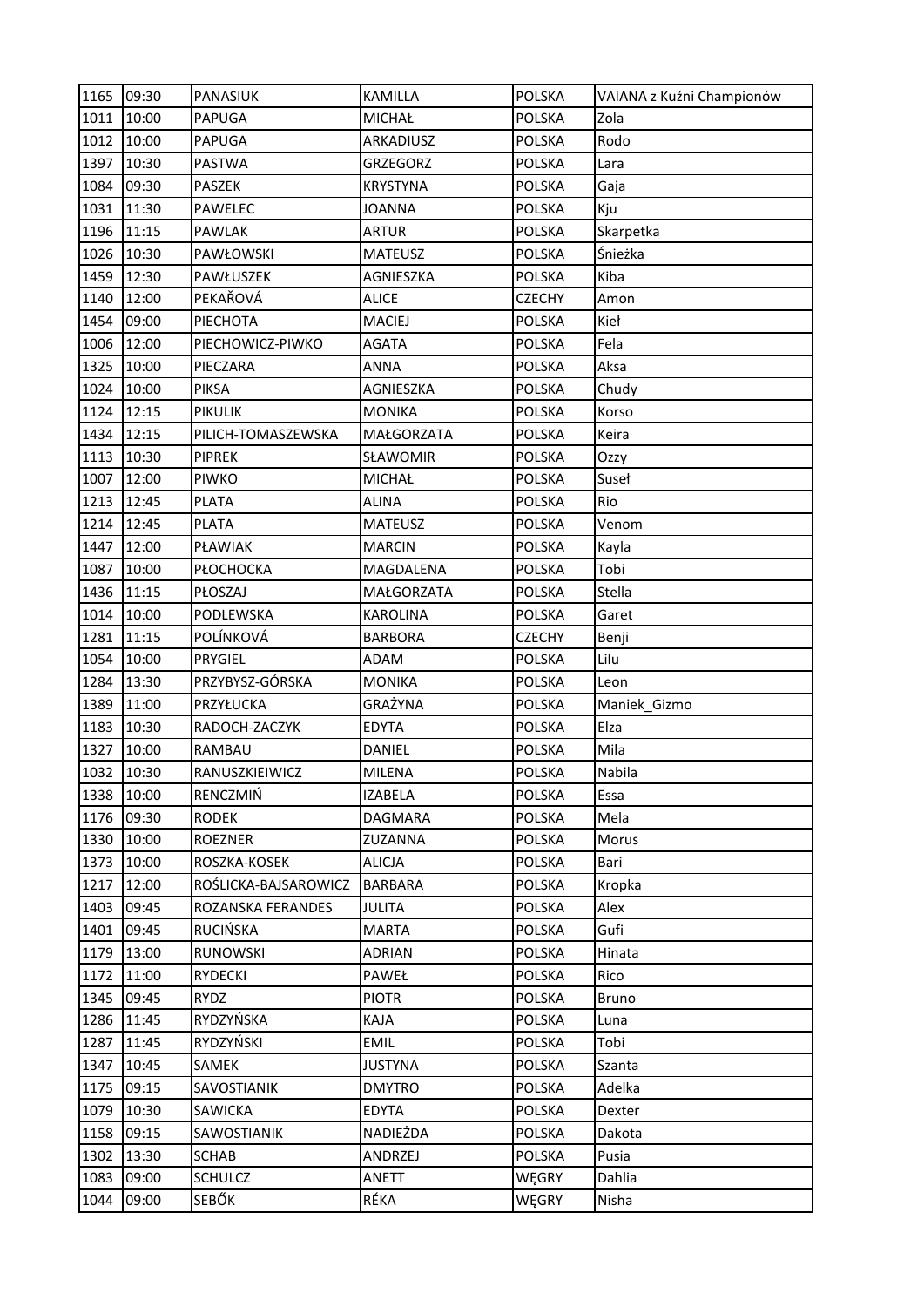| 1046 | 11:00 | <b>SEBŐK</b>        | RÉKA             | WĘGRY         | Zana             |
|------|-------|---------------------|------------------|---------------|------------------|
| 1047 | 13:00 | <b>SEBŐK</b>        | RÉKA             | WĘGRY         | Riley            |
| 1152 | 10:30 | <b>SERWACH</b>      | SYLWIA           | <b>POLSKA</b> | Mojito           |
| 1236 | 09:30 | SIEGMUND            | <b>ANETA</b>     | <b>POLSKA</b> | Eevee            |
| 1322 | 12:30 | SIEMIŃSKI           | <b>WOJCIECH</b>  | <b>POLSKA</b> | Mamba            |
| 1155 | 11:00 | SIERADZKA           | <b>BARBARA</b>   | <b>POLSKA</b> | Kama             |
| 1372 | 09:00 | <b>SIKORA</b>       | <b>ANNA</b>      | <b>POLSKA</b> | Kira             |
| 1411 | 11:00 | <b>SIKORA</b>       | JULIA            | <b>POLSKA</b> | <b>Bagnara</b>   |
| 1428 | 11:00 | ŠIŠOLÁKOVÁ          | <b>EVA</b>       | <b>CZECHY</b> | Koda             |
| 1035 | 09:00 | <b>SITEK</b>        | MAGDALENA        | <b>POLSKA</b> | Milo             |
| 1036 | 10:45 | <b>SITEK</b>        | SZYMON           | <b>POLSKA</b> | Milo             |
| 1090 | 10:30 | SKORUPIŃSKA         | SYLWIA           | <b>POLAND</b> | Sally            |
| 1246 | 11:15 | SKÓRZAŃSKA          | AGNIESZKA        | <b>POLSKA</b> | <b>Borys</b>     |
| 1248 | 10:45 | SKÓRZAŃSKI          | <b>MACIEJ</b>    | <b>POLSKA</b> | Puszkin          |
| 1177 | 11:45 | SKRZYŃSKA           | SANDRA           | <b>POLSKA</b> | <b>Brita</b>     |
| 1048 | 10:15 | <b>SLASKA</b>       | <b>MARIA</b>     | <b>POLSKA</b> | Amper            |
| 1433 | 09:15 | SŁABASZEWSKI        | KAMIL            | <b>POLSKA</b> | Arsen            |
| 1425 | 13:00 | SŁUGIEWICZ          | <b>KARINA</b>    | <b>POLSKA</b> | Szekspir         |
| 1306 | 10:00 | <b>SOBIERAJ</b>     | MILENA           | <b>POLSKA</b> | Vigo             |
| 1142 | 10:45 | SOBOL               | SYLWIA           | <b>POLSKA</b> | Aira             |
| 1427 | 11:45 | ŠPAČKOVÁ            | DANIELA          | SŁOWACJA      | Astra            |
| 1386 | 10:15 | STALMARSKI          | <b>TOMASZ</b>    | <b>POLSKA</b> | Ozzi             |
| 1195 | 09:30 | <b>STANEK</b>       | <b>DOMINIK</b>   | <b>POLSKA</b> | Charlie          |
| 1352 | 09:45 | <b>STANEK</b>       | SABINA           | <b>POLSKA</b> | Nuka             |
| 1355 | 10:30 | <b>STANKO</b>       | <b>TOMASZ</b>    | <b>POLSKA</b> | Yogi             |
| 1192 | 09:15 | <b>STAWIARSKI</b>   | <b>KRZYSZTOF</b> | POLSKA        | Ragnar           |
| 1194 | 09:15 | <b>STEG</b>         | <b>TOMASZ</b>    | <b>POLSKA</b> | Jira             |
| 1289 | 11:45 | STERNALSKA          | <b>JOANNA</b>    | <b>POLSKA</b> | Furia            |
| 1402 | 09:30 | <b>STEPIEŃ</b>      | <b>TOMASZ</b>    | <b>POLSKA</b> | Sköll            |
| 1422 | 11:00 | <b>STROJNA</b>      | OLA              | <b>POLSKA</b> | Arco             |
| 1126 | 12:00 | <b>STROUHALOVÁ</b>  | <b>JAROSLAVA</b> | <b>CZECHY</b> | Spaiky           |
| 1061 | 10:45 | STUDZIŃSKA          | MAGDALENA        | <b>POLSKA</b> | Roki             |
| 1107 | 13:30 | SUCHODOLSKA         | IGA              | <b>POLSKA</b> | Nela             |
| 1080 | 11:00 | SWĘDZIOŁ            | <b>DARIUSZ</b>   | <b>POLSKA</b> | Luna             |
| 1395 | 09:45 | SZANSER             | <b>PIOTR</b>     | <b>POLSKA</b> | Figa             |
| 1241 | 10:45 | SZAREK              | <b>JOLANTA</b>   | <b>POLSKA</b> | Macarena         |
| 1023 | 10:00 | <b>SZELIGA</b>      | <b>INGA</b>      | <b>POLSKA</b> | Harda            |
| 1160 | 11:00 | <b>SZEWCZYK</b>     | ANETA            | <b>POLSKA</b> | Maja             |
| 1423 | 11:00 | SZEWCZYK            | MAREK            | <b>POLSKA</b> | Thora            |
| 1291 | 11:45 | SZPOND              | LENA             | <b>POLSKA</b> | Togo             |
| 1114 | 09:15 | <b>SZULC</b>        | MAJA             | <b>POLSKA</b> | Snowflake        |
| 1051 | 09:45 | ŚWIDERSKA           | MAŁGORZATA       | <b>POLSKA</b> | Gaston           |
| 1335 | 11:30 | TALASKA             | MAREK            | <b>POLSKA</b> | Totem            |
| 1073 | 09:30 | <b>THIEDE</b>       | <b>JOANNA</b>    | <b>POLSKA</b> | Gozo Viva La Tia |
| 1171 | 09:15 | <b>TISZBIEREK</b>   | ADAM             | <b>POLSKA</b> | Regis            |
| 1204 | 09:45 | <b>TITOW GŁADKI</b> | KINGA            | <b>POLSKA</b> | Rooney           |
| 1308 | 11:15 | TOMASIKIEWICZ       | MAGDA            | <b>POLSKA</b> | Szelka           |
| 1008 | 12:00 | TOMASZEWSKA         | MAGDA            | <b>POLSKA</b> | <b>NEO</b>       |
| 1441 | 11:00 | <b>TRAWINSKA</b>    | <b>EWA</b>       | <b>POLSKA</b> | Szeri            |
| 1104 | 09:00 | TROJANOWSKI         | RYSZARD          | <b>POLSKA</b> | Groteska         |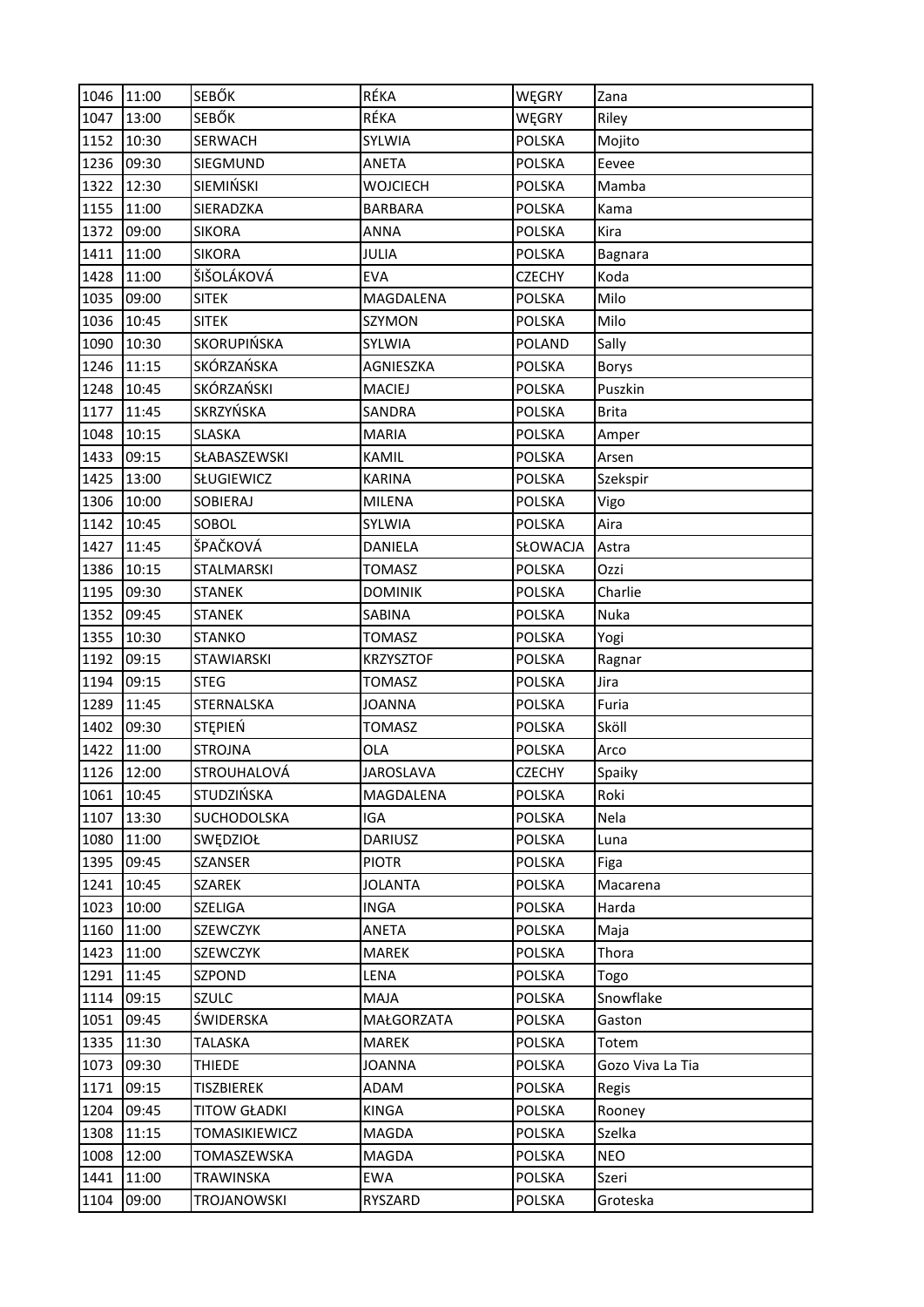| 1353 | 11:45      | TURCZYNOWSKA      | RÓŻA              | <b>POLSKA</b> | Clea                      |
|------|------------|-------------------|-------------------|---------------|---------------------------|
| 1208 | 11:15      | TUREK             | <b>ELWIRA</b>     | <b>POLSKA</b> | Emma                      |
| 1257 | 12:15      | TUROŃ             | KATARZYNA         | <b>POLSKA</b> | Lili                      |
| 1277 | 12:15      | <b>TUROŃ</b>      | MAJA              | <b>POLSKA</b> | Coco                      |
| 1200 | 11:30      | URWANOW-DRYHUSZ   | <b>MARTA</b>      | <b>POLSKA</b> | Zuko                      |
| 1081 | 11:00      | VENYTĖ            | <b>MONIKA</b>     | <b>LITWA</b>  | Lobis                     |
| 1364 | 10:15      | WANDA             | CIESIELCZUK       | <b>POLSKA</b> | Niki                      |
| 1218 | 10:00      | WANDZEL           | <b>ANNA</b>       | <b>POLSKA</b> | <b>VEGA</b>               |
| 1448 | 11:30      | <b>WAWRZYNIAK</b> | <b>BARTOSZ</b>    | <b>POLSKA</b> | Abi                       |
| 1237 | 10:15      | WICHROWSKA        | AGNIESZKA         | <b>POLSKA</b> | Gacek                     |
| 1258 | 10:45      | WICHROWSKA        | <b>FARIDA</b>     | <b>POLSKA</b> | Hermes                    |
| 1356 | 11:45      | WILHELM           | <b>JOSEF</b>      | <b>POLSKA</b> | Velma                     |
| 1161 | 12:30      | WŁODARCZYK        | <b>JOANNA</b>     | <b>POLSKA</b> | <b>WEREVU Liwang</b>      |
| 1088 | 11:00      | <b>WOJTKOWIAK</b> | MAŁGORZATA        | <b>POLSKA</b> | SHYLY                     |
| 1419 | 11:00      | WOJTOWICZ         | MAŁGORZATA        | <b>POLSKA</b> | <b>YUKI</b>               |
| 1420 | 11:00      | WOJTOWICZ         | <b>MICHAŁ</b>     | <b>POLSKA</b> | <b>KENZO</b>              |
| 1197 | 11:15      | WOŹNIAK           | <b>PIOTR</b>      | <b>POLSKA</b> | Sansa                     |
| 1132 | 10:00      | WÓJCIK            | MARCELINA         | <b>POLSKA</b> | Jazz                      |
| 1371 | 09:00      | WÓJCIK            | <b>BARTŁOMIEJ</b> | <b>POLSKA</b> | <b>CYNKA</b>              |
| 1424 | 11:00      | WÓJCIK            | <b>TOMASZ</b>     | <b>POLSKA</b> | Amber                     |
| 1093 | 09:45      | WRÓBEL            | <b>MONIKA</b>     | POLSKA        | Pepsi                     |
| 1252 | 11:15      | ZAJĄC             | MAGDALENA         | <b>POLSKA</b> | Lisia                     |
| 1361 | 11:30      | ZALEGA            | MAGDALENA         | <b>POLSKA</b> | Fiona                     |
| 1222 | 11:30      | ZARĘBA            | <b>PAULINA</b>    | <b>POLSKA</b> | Aria                      |
| 1453 | 13:00      | ZAWADOWSKA        | <b>MARTA</b>      | <b>POLSKA</b> | Skobel                    |
| 1301 | 12:00      | ZAWADZKA-MENDYK   | <b>MONIKA</b>     | <b>POLSKA</b> | <b>MIA</b>                |
| 1135 | 11:00      | ZAWADZKI          | <b>MATEUSZ</b>    | <b>POLSKA</b> | Ampère                    |
| 1416 | 13:30      | ZAWISZA           | ŁUKASZ            | <b>POLSKA</b> | Simba                     |
| 1189 | 13:30      | ZAWORSKA          | AGNIESZKA         | <b>POLSKA</b> | Barney                    |
| 1224 | 10:15      | ZBOROWSKA         | <b>MARTYNA</b>    | <b>POLSKA</b> | Baldur                    |
|      | 1446 09:15 | ZEMANEK           | SARA              | <b>POLSKA</b> | Luka                      |
| 1022 | 09:00      | ZIEMKOWSKI        | SEBASTIAN         | <b>POLSKA</b> | Rolo                      |
| 1300 | 11:00      | ZMÍTKO            | JAN               | <b>CZECHY</b> | Xayla Siwash Legend-Misty |
| 1028 | 10:00      | ZMUDA             | <b>EWELINA</b>    | <b>POLSKA</b> | Alda                      |
| 1435 | 12:00      | ZUBÁLOVÁ          | KATEŘINA          | <b>CZECHY</b> | Bendra                    |
| 1399 | 12:00      | ZYMA-POTEMPA      | <b>ALDONA</b>     | POLSKA        | Negro                     |
| 1312 | 13:30      | ŻAKIEWICZ         | <b>IZABELA</b>    | <b>POLSKA</b> | Balder Kirm Ramir         |
| 1332 | 10:30      | ŻOCHOWSKA         | KAMILA            | <b>POLSKA</b> | Orla                      |
| 1251 | 09:30      | ŻORAWIK           | <b>DANUTA</b>     | POLSKA        | Satria                    |
| 1215 | 09:45      | ŻÓŁTAK            | <b>URSZULA</b>    | <b>POLSKA</b> | Rita                      |
|      |            |                   |                   |               |                           |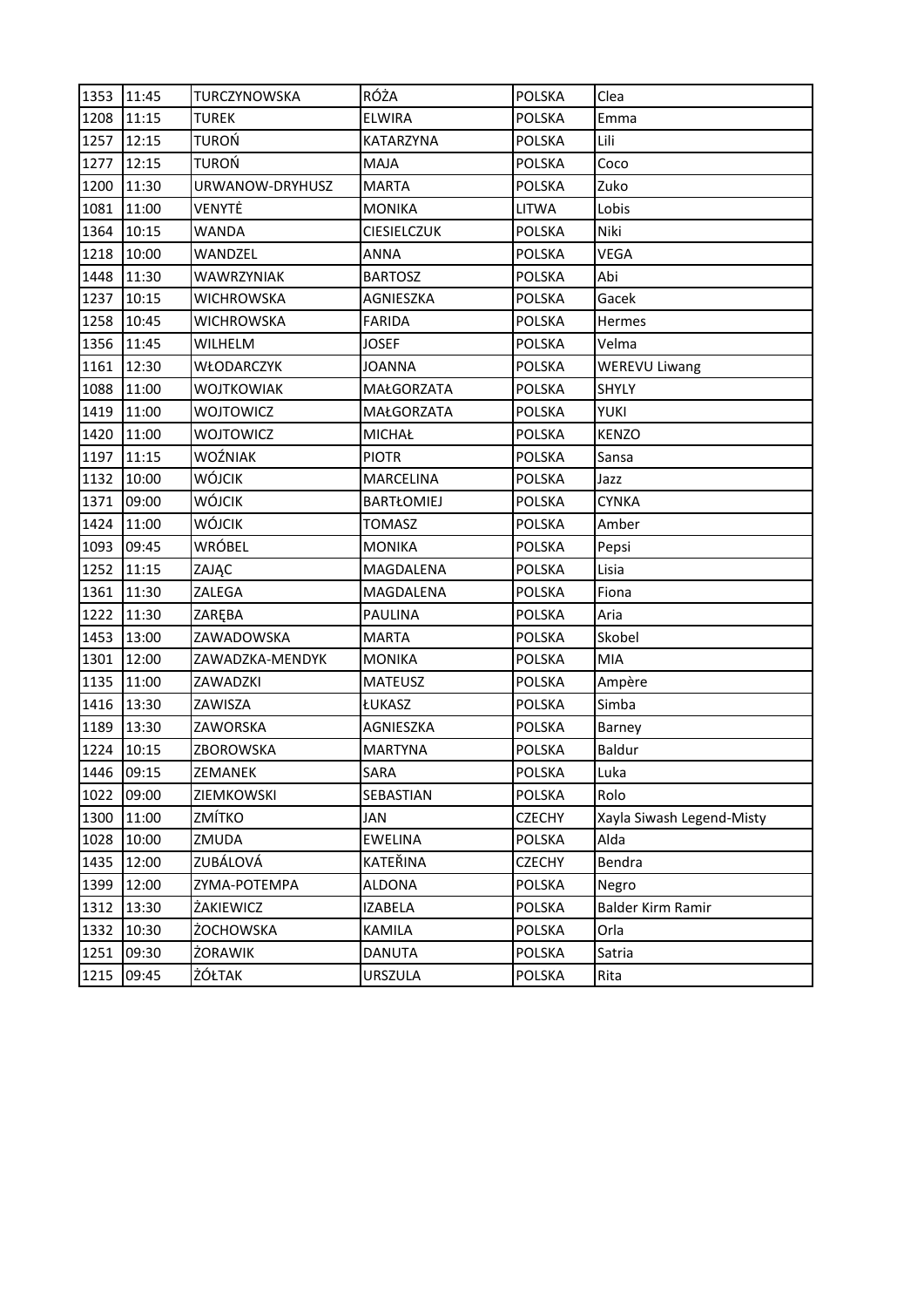|            | <b>BIB - HDR BASE PL 2020 - 3IN1</b>      |                                   |                    |                  |                            |                       |  |  |
|------------|-------------------------------------------|-----------------------------------|--------------------|------------------|----------------------------|-----------------------|--|--|
| <b>BIB</b> | <b>Godzina</b><br>startu /<br><b>Slot</b> | Nazwa zespołu / 3in1 team<br>name | Nazwisko / Surname | Imię / Name      | Państwo/<br><b>Country</b> | Imię psa / Dog's name |  |  |
|            | 3001 09:30                                | Marvel DG                         | LASOTA-KOŚCIAŃSKA  | <b>JOANNA</b>    | <b>POLSKA</b>              | Marvel                |  |  |
|            | 3002 09:30                                | Marvel DG                         | <b>KOŚCIAŃSKI</b>  | <b>ARTUR</b>     | <b>POLSKA</b>              |                       |  |  |
|            | 3003 09:30                                | <b>Biały wilk</b>                 | SZYMULA            | <b>KACPER</b>    | <b>POLSKA</b>              | Jack                  |  |  |
|            | 3004 09:30                                | <b>Biały wilk</b>                 | SZYMULA            | <b>IRENA</b>     | <b>POLSKA</b>              |                       |  |  |
|            | 3005 09:30                                | <b>DOG TEAM</b>                   | <b>KORNATKO</b>    | MAGDALENA        | <b>POLSKA</b>              | Badi                  |  |  |
|            | 3006 09:30                                | <b>DOG TEAM</b>                   | <b>KORNATKO</b>    | <b>DARIUSZ</b>   | <b>POLSKA</b>              |                       |  |  |
|            | 3007 12:00                                | PSYjaciele                        | <b>GRODZKA</b>     | <b>PAULINA</b>   | <b>POLSKA</b>              | <b>NALA</b>           |  |  |
|            | 3008 12:00                                | PSYjaciele                        | <b>GRODZKI</b>     | <b>MACIEJ</b>    | <b>POLSKA</b>              |                       |  |  |
|            | 3009 12:00                                | <b>HUGIN</b>                      | <b>CHOCZAJ</b>     | ALEKSANDRA       | <b>POLSKA</b>              | Hugin                 |  |  |
|            | 3010 12:00                                | <b>HUGIN</b>                      | <b>SAWICKI</b>     | <b>PIOTR</b>     | <b>POLSKA</b>              |                       |  |  |
|            | 3011 10:00                                | <b>MISLAWALD</b>                  | <b>WALCZAK</b>     | <b>MONIKA</b>    | <b>POLSKA</b>              | Zara Nova Jamina      |  |  |
|            | 3012 10:00                                | <b>MISLAWALD</b>                  | WALCZAK            | SŁAWOMIR         | <b>POLSKA</b>              |                       |  |  |
|            | 3013 09:30                                | Nic Nie Rozumisz Team             | <b>JARMUŁA</b>     | <b>MARTA</b>     | <b>POLSKA</b>              | Lena                  |  |  |
|            | 3014 09:30                                | Nic Nie Rozumisz Team             | <b>JASTRZĘBSKI</b> | <b>MACIEJ</b>    | <b>POLSKA</b>              |                       |  |  |
|            | 3015 12:00                                | Sługi Bestii                      | STACHAŃCZYK        | <b>JOANNA</b>    | <b>POLSKA</b>              | Wera                  |  |  |
|            | 3016 12:00                                | Sługi Bestii                      | <b>JONIEC</b>      | <b>MICHAŁ</b>    | <b>POLSKA</b>              |                       |  |  |
|            | 3017 10:30                                | Ostaszki                          | OSTASZEWSKA        | <b>JUSTYNA</b>   | <b>POLSKA</b>              | Jamajka               |  |  |
|            | 3018 10:30                                | Ostaszki                          | <b>OSTASZEWSKI</b> | <b>ARTUR</b>     | <b>POLSKA</b>              |                       |  |  |
|            | 3019 09:45                                | $2 + Leo$                         | <b>MONIKA</b>      | <b>BATKO</b>     | <b>POLSKA</b>              | Leo                   |  |  |
|            | 3020 09:45                                | $2 + Leo$                         | <b>FRANEK</b>      | <b>BATKO</b>     | <b>POLSKA</b>              |                       |  |  |
|            | 3021 10:00                                | <b>Bieniek team</b>               | SEBASTIAN          | <b>BIENIEK</b>   | <b>POLSKA</b>              | Milka                 |  |  |
|            | 3022 10:00                                | Bieniek team                      | <b>BIENIEK</b>     | <b>AGATA</b>     | <b>POLSKA</b>              |                       |  |  |
|            | 3023 12:00                                | Miraski                           | <b>DAWID</b>       | <b>SUSKI</b>     | <b>POLSKA</b>              | Miro                  |  |  |
|            | 3024 12:00                                | Miraski                           | <b>SUSKA</b>       | <b>PATRYCJA</b>  | <b>POLSKA</b>              |                       |  |  |
|            | 3025 12:00                                | Ponton Team                       | KUSZEWSKA          | <b>KATARZYNA</b> | <b>POLSKA</b>              | Ponton                |  |  |
|            | 3026 12:00                                | Ponton Team                       | <b>KARKOCHA</b>    | <b>MIROSŁAW</b>  | <b>POLSKA</b>              |                       |  |  |
|            | 3027 10:15                                | 2Złote                            | <b>BORKOWSKA</b>   | <b>BLANKA</b>    | <b>POLSKA</b>              | Ultra                 |  |  |
|            | 3028 10:15                                | 2Złote                            | <b>BORKOWSKI</b>   | <b>KRZYSZTOF</b> | <b>POLSKA</b>              |                       |  |  |
|            | 3029 11:00                                | HauWow                            | <b>KOWALCZYK</b>   | <b>BARTOSZ</b>   | <b>POLSKA</b>              | Cedro                 |  |  |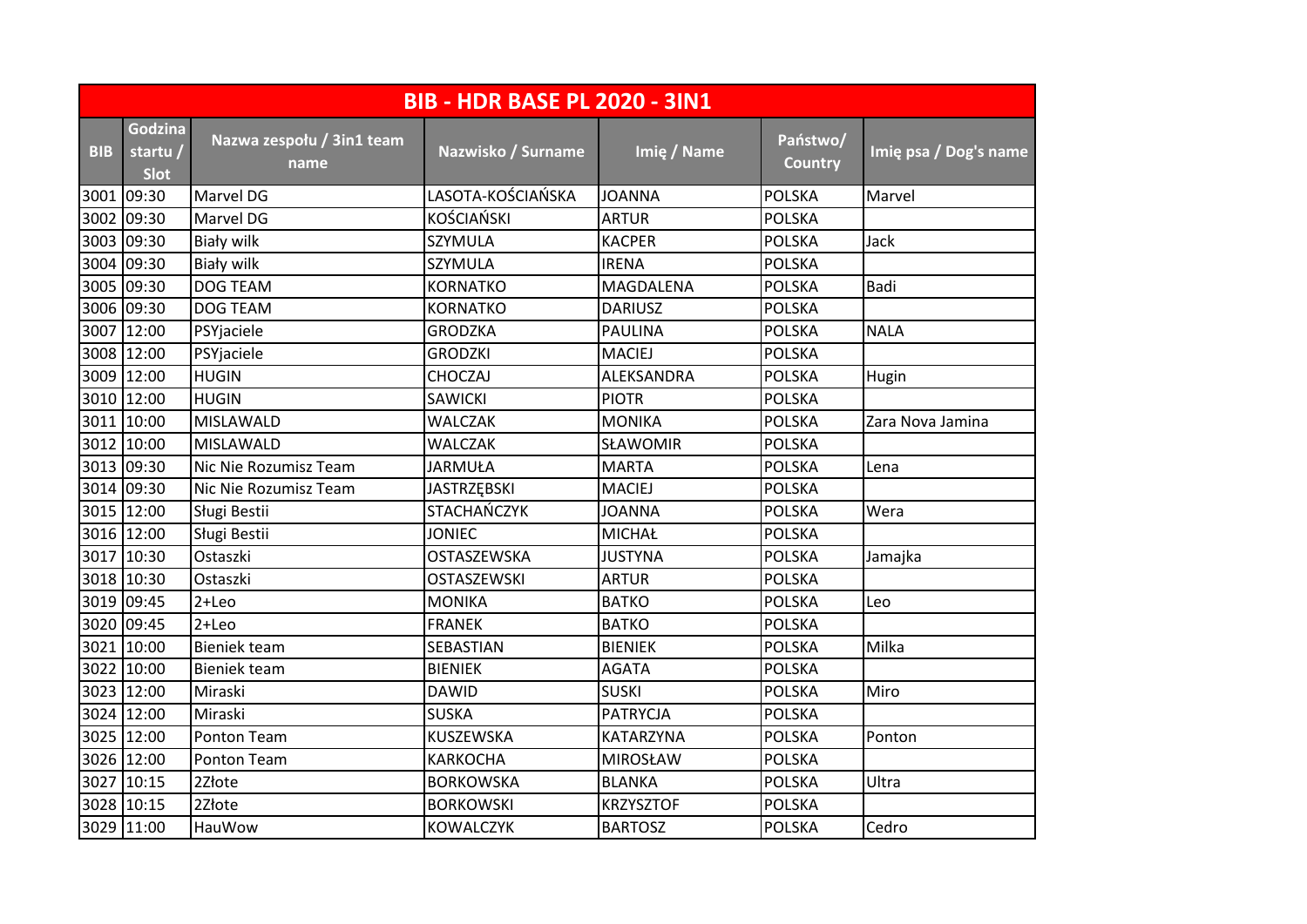|      | 3030 11:00 | <b>HauWow</b>                  | <b>ŚLESIŃSKA</b>    | <b>PATRYCJA</b>  | <b>POLSKA</b>     |               |
|------|------------|--------------------------------|---------------------|------------------|-------------------|---------------|
|      | 3031 12:00 | Gwardia Bonza                  | ZASEPA              | <b>NIKOLA</b>    | <b>POLSKA</b>     | Bonzo         |
|      | 3032 12:00 | Gwardia Bonza                  | ZASEPA              | SANDRA           | <b>POLSKA</b>     |               |
|      | 3033 09:30 | <b>JOGA TEAM</b>               | <b>GAMZA</b>        | <b>BARBARA</b>   | <b>POLSKA</b>     | Joga          |
|      | 3034 09:30 | <b>JOGA TEAM</b>               | <b>GAMZA</b>        | <b>LENA</b>      | <b>POLSKA</b>     |               |
|      | 3035 09:30 | Jelly team                     | <b>SPOREK</b>       | KATARZYNA        | <b>POLSKA</b>     | Jelly         |
|      | 3036 09:30 | Jelly team                     | <b>SOŁTYSIK</b>     | ZDZISŁAWA        | <b>POLSKA</b>     |               |
|      | 3037 12:15 | To my                          | ZIELIŃSKA           | <b>KORNELIA</b>  | <b>POLSKA</b>     | <b>FOKUS</b>  |
|      | 3038 12:15 | To my                          | KAMIL               | ZIELIŃSKI        | <b>POLSKA</b>     |               |
|      | 3041 12:15 | Muffinki                       | SMOLAREK            | <b>MARTYNA</b>   | <b>POLSKA</b>     | Muffin        |
|      | 3042 12:15 | Muffinki                       | <b>SMOLAREK</b>     | <b>MICHAŁ</b>    | <b>POLSKA</b>     |               |
|      | 3043 11:00 | <b>Gin TEAM</b>                | ŚWITEK              | <b>MARTA</b>     | <b>POLSKA</b>     | Gin           |
|      | 3044 11:00 | <b>Gin TEAM</b>                | <b>ŚWITEK</b>       | <b>BARBARA</b>   | <b>POLSKA</b>     |               |
|      | 3045 10:15 | Dwoje Na Szlaku Nie Licząc Psa | SZENDZIELORZ        | <b>JUSTYNA</b>   | <b>POLSKA</b>     | <b>Bragi</b>  |
|      | 3046 10:15 | Dwoje Na Szlaku Nie Licząc Psa | <b>BRYCH</b>        | ARKADIUSZ        | <b>POLSKA</b>     |               |
|      | 3049 09:00 | Aspen                          | ZIELIŃSKA           | <b>JUSTYNA</b>   | <b>POLSKA</b>     | Serek         |
|      | 3050 09:00 | Aspen                          | <b>PAIVA</b>        | <b>SÉRGIO</b>    | <b>PORTUGALIA</b> |               |
| 3051 | 12:30      | Drama Lama                     | <b>PATRYJAS</b>     | <b>MAJA</b>      | <b>POLSKA</b>     | Bishop        |
|      | 3052 12:30 | Drama Lama                     | <b>KONIECZNY</b>    | <b>JAKUB</b>     | <b>POLSKA</b>     |               |
|      | 3053 10:15 | AS                             | <b>MATEUSZ</b>      | <b>BŁANIK</b>    | <b>POLSKA</b>     | As            |
|      | 3054 10:15 | <b>AS</b>                      | <b>ALICJA</b>       | DĄBROWSKA-BŁANIK | <b>POLSKA</b>     |               |
|      | 3055 09:45 | basy                           | ŁASZCZYCH           | <b>KRZYSZTOF</b> | <b>POLSKA</b>     | Yuki          |
|      | 3056 09:45 | basy                           | ŁASZCZYCH           | PAWEŁ            | <b>POLSKA</b>     |               |
| 3057 | 09:00      | Albatrosy                      | SKOWROŃSKA          | <b>NATALIA</b>   | <b>POLSKA</b>     | Banan         |
|      | 3058 09:00 | Albatrosy                      | <b>SKOWROŃSKI</b>   | <b>TOMASZ</b>    | <b>POLSKA</b>     |               |
|      | 3059 10:15 | PowerDog                       | <b>TROJAN</b>       | <b>PATRYCJA</b>  | <b>POLSKA</b>     | Pako          |
|      | 3060 10:15 | PowerDog                       | <b>TROJAN</b>       | JAN              | <b>POLSKA</b>     |               |
|      | 3061 12:30 | Maja                           | STANISŁAWSKA-LESIAK | <b>MARTA</b>     | <b>POLSKA</b>     | Maja          |
|      | 3062 12:30 | Maja                           | <b>LESIAK</b>       | RADOSŁAW         | <b>POLSKA</b>     |               |
|      | 3063 11:15 | LiBaBo                         | NOWAKOWSKA          | <b>BARBARA</b>   | <b>POLSKA</b>     | Lilo          |
|      | 3064 11:15 | LiBaBo                         | <b>JAGNISZCZAK</b>  | <b>BORYS</b>     | <b>POLSKA</b>     |               |
|      | 3067 11:15 | <b>Atlas Running Team</b>      | <b>BIK</b>          | <b>ANNA</b>      | <b>POLSKA</b>     | <b>PIORUN</b> |
|      | 3068 11:15 | <b>Atlas Running Team</b>      | <b>BIK</b>          | <b>JACEK</b>     | <b>POLSKA</b>     |               |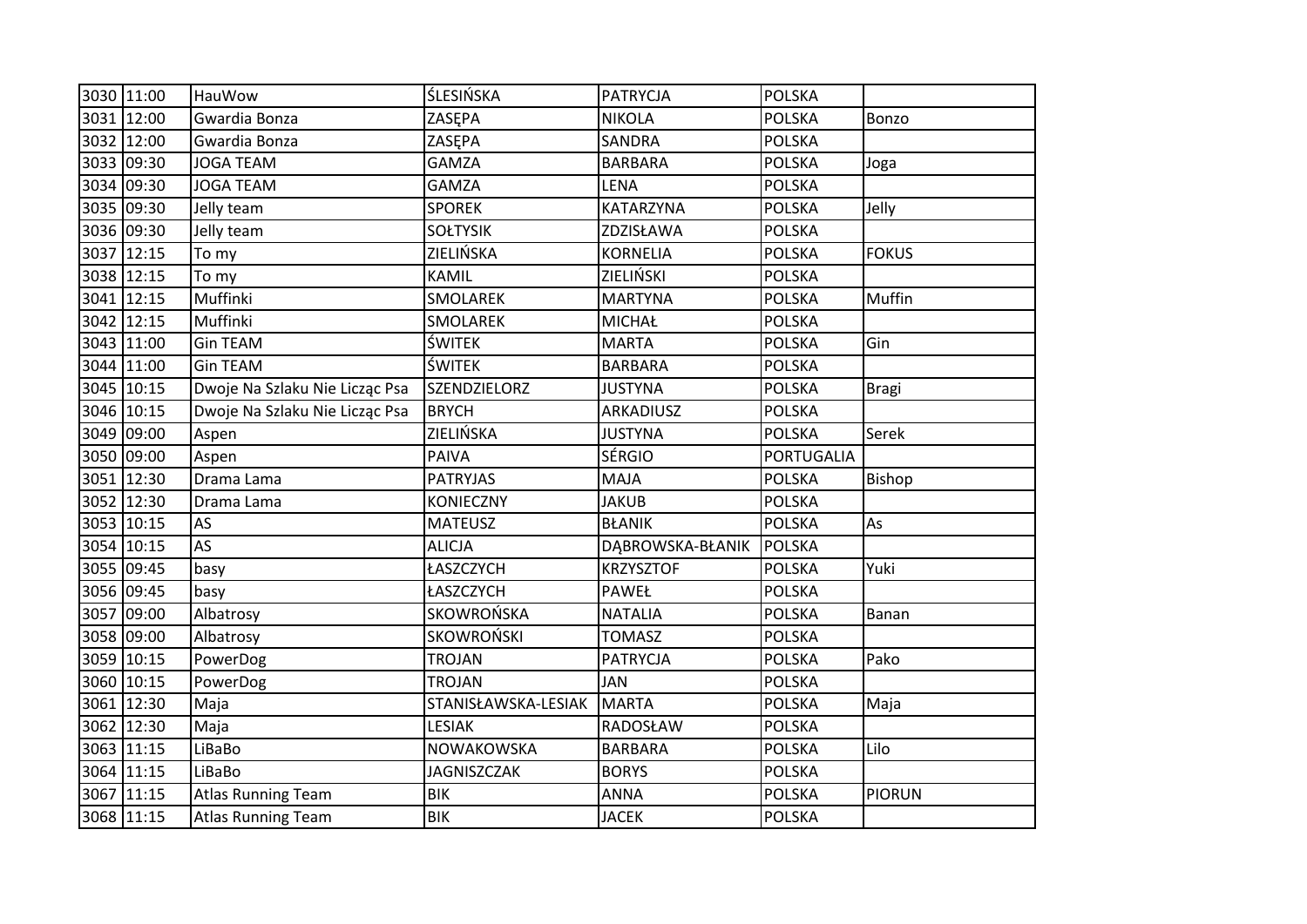|      | 3069 12:00 | Psia mać Team             | AGNIESZKA           | <b>GAJZLER</b>    | POLSKA        | Abi          |
|------|------------|---------------------------|---------------------|-------------------|---------------|--------------|
|      | 3070 12:00 | Psia mać Team             | <b>DOLATA</b>       | <b>EMILIA</b>     | <b>POLSKA</b> |              |
| 3071 | 09:15      | Drużyna z Olsztyna        | <b>KACZOR</b>       | <b>MARTA</b>      | <b>POLSKA</b> | <b>Borys</b> |
| 3072 | 09:15      | Drużyna z Olsztyna        | SAWICZ              | <b>ANETA</b>      | <b>POLSKA</b> |              |
|      | 3073 10:00 | Speedy Borsuk Team        | SPYRA               | <b>KAROLINA</b>   | <b>POLSKA</b> | Mishka       |
|      | 3074 10:00 | <b>Speedy Borsuk Team</b> | <b>KRET</b>         | <b>MICHAŁ</b>     | <b>POLSKA</b> |              |
|      | 3075 11:30 | RudeCudo                  | PIEŃKOSZ            | LILIANA           | <b>POLSKA</b> | Ozzy         |
|      | 3076 11:30 | RudeCudo                  | <b>PIEŃKOSZ</b>     | <b>DANIEL</b>     | <b>POLSKA</b> |              |
|      | 3077 13:00 | Nana Team                 | KOKSANOWICZ         | SARA              | <b>POLSKA</b> | Nana         |
|      | 3078 13:00 | Nana Team                 | <b>KOKSANOWICZ</b>  | <b>LESZEK</b>     | <b>POLSKA</b> |              |
| 3079 | 10:15      | tadeo                     | <b>KOCULA</b>       | <b>TADEUSZ</b>    | <b>POLSKA</b> | Eli          |
| 3080 | 10:15      | tadeo                     | <b>KOCULA</b>       | <b>PATRYK</b>     | <b>POLSKA</b> |              |
|      | 3081 11:45 | Aniołki Lennego           | <b>IZYDORCZYK</b>   | AGNIESZKA         | <b>POLSKA</b> | Lenny        |
|      | 3082 11:45 | Aniołki Lennego           | <b>IZYDORCZYK</b>   | <b>MONIKA</b>     | <b>POLSKA</b> |              |
| 3083 | 11:15      | Rodos                     | WOŁYŃSKI            | <b>PAWEŁ</b>      | <b>POLSKA</b> | Eli LOU      |
|      | 3084 11:15 | Rodos                     | WOŁYŃSKA            | <b>JADWIGA</b>    | <b>POLSKA</b> |              |
|      | 3085 10:45 | Isiowie                   | <b>WAWRZAK</b>      | SEBASTIAN         | <b>POLSKA</b> | Fena         |
|      | 3086 10:45 | Isiowie                   | PAJĄK               | <b>ROZALIA</b>    | <b>POLSKA</b> |              |
| 3087 | 09:15      | Wataha Stalowa Wola       | <b>KONOPKA</b>      | <b>JOANNA</b>     | <b>POLSKA</b> | Arrow        |
|      | 3088 09:15 | Wataha Stalowa Wola       | <b>KONOPKA</b>      | <b>JERZY</b>      | <b>POLSKA</b> |              |
| 3089 | 10:00      | <b>ROSA TEAM</b>          | KORZENIOWSKA        | PRAKSEDA          | <b>POLSKA</b> | Rosa         |
| 3090 | 10:00      | <b>ROSA TEAM</b>          | <b>DAMJANOWA</b>    | <b>JOANNA</b>     | <b>POLSKA</b> |              |
|      | 3091 10:30 | <b>TKM</b>                | WOŚ                 | <b>MARTA</b>      | <b>POLSKA</b> | Taco         |
|      | 3092 10:30 | <b>TKM</b>                | <b>BARCZYK</b>      | <b>KRZYSZTOF</b>  | <b>POLSKA</b> |              |
|      | 3093 09:30 | Ciapoteam                 | <b>FELIKSIEWICZ</b> | <b>IWONA</b>      | <b>POLSKA</b> | Bingo        |
| 3094 | 09:30      | Ciapoteam                 | PAJĄK               | <b>LESZEK</b>     | <b>POLSKA</b> |              |
|      | 3095 12:15 | Gang Freysona             | PIEKUTOWSKA         | JULIA             | <b>POLSKA</b> | Freya        |
|      | 3096 12:15 | Gang Freysona             | <b>WOŁOSZ</b>       | <b>BARTŁOMIEJ</b> | <b>POLSKA</b> |              |
| 3097 | 09:45      | Plonki                    | <b>STANIK</b>       | MAGDALENA         | <b>POLSKA</b> | Largo        |
| 3098 | 09:45      | Plonki                    | <b>BANASIK</b>      | <b>MACIEJ</b>     | <b>POLSKA</b> |              |
|      | 3099 11:45 | Sandały z azbestu         | <b>JEDLICZKA</b>    | KATARZYNA         | <b>POLSKA</b> | Sena         |
|      | 3100 11:45 | Sandały z azbestu         | <b>PODSIADŁO</b>    | <b>TOMASZ</b>     | <b>POLSKA</b> |              |
|      | 3101 11:15 | <b>Budyń Runners</b>      | <b>PUCHACZ</b>      | <b>JACEK</b>      | <b>POLSKA</b> | Budyń        |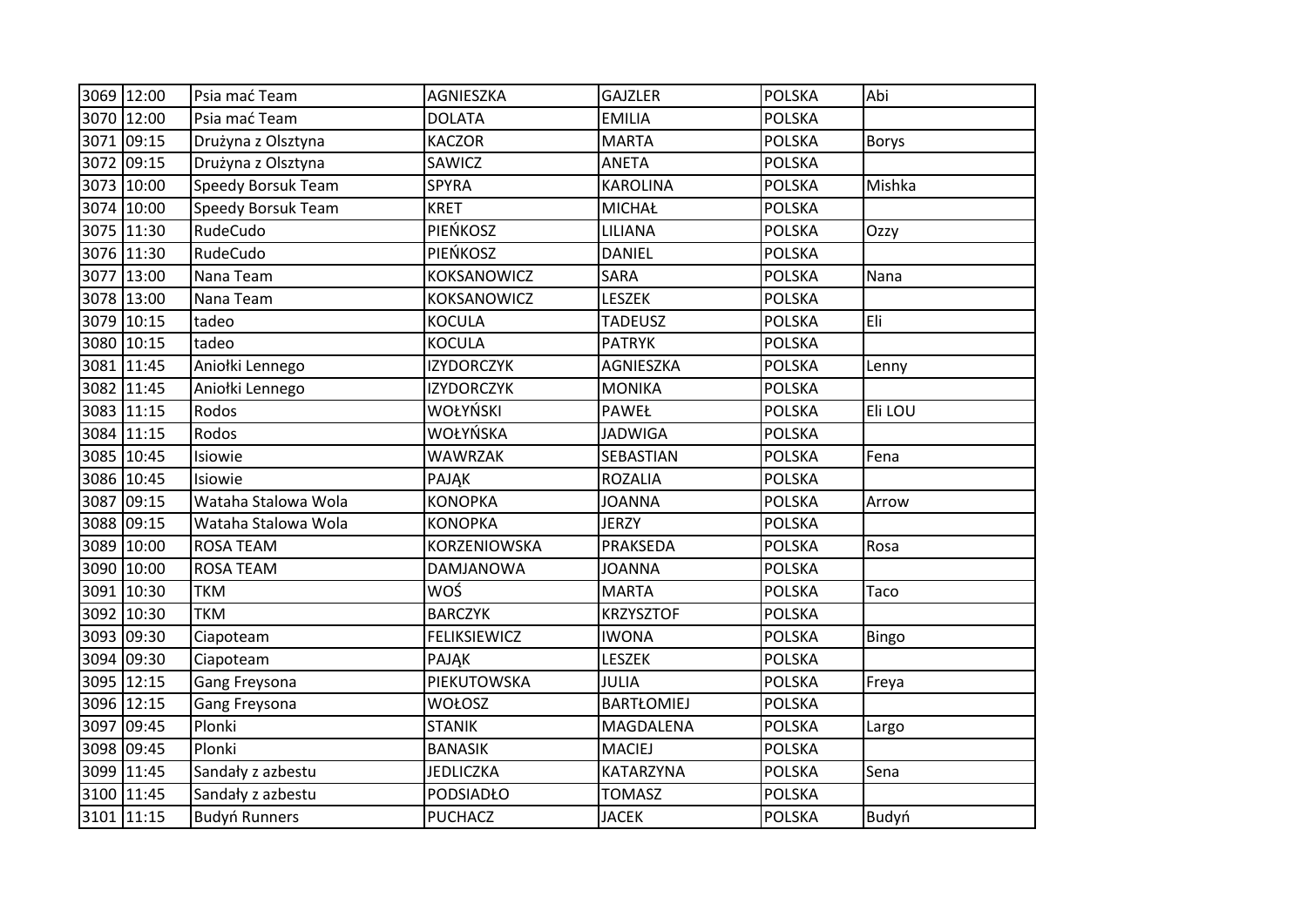|      | 3102 11:15 | <b>Budyń Runners</b>        | <b>MAŁGOSIA</b>   | <b>PUCHACZ</b>   | <b>POLSKA</b> |            |
|------|------------|-----------------------------|-------------------|------------------|---------------|------------|
|      | 3103 11:15 | Gaja Team                   | <b>BIELAK</b>     | <b>IRENEUSZ</b>  | <b>POLSKA</b> | Gaja       |
|      | 3104 11:15 | Gaja Team                   | <b>BIELAK</b>     | <b>ANTEK</b>     | <b>POLSKA</b> |            |
|      | 3105 09:45 | Gałgany                     | KIEŁBIK           | <b>KAMIL</b>     | <b>POLSKA</b> | Neeko      |
|      | 3106 09:45 | Gałgany                     | <b>JEZIERSKA</b>  | <b>KLAUDIA</b>   | <b>POLSKA</b> |            |
| 3107 | 10:30      | Smrody ciągnące się za psem | <b>BŁAŻ</b>       | MAGDALENA        | <b>POLSKA</b> | Mia        |
|      | 3108 10:30 | Smrody ciągnące się za psem | <b>BŁAŻ</b>       | <b>MATEUSZ</b>   | <b>POLSKA</b> |            |
|      | 3109 12:15 | German chihuahua            | PIETAK            | <b>PIOTR</b>     | <b>POLSKA</b> | Marvel     |
|      | 3110 12:15 | German chihuahua            | PIETAK            | ZUZANNA          | <b>POLSKA</b> |            |
|      | 3113 11:30 | Fox Team                    | PRZYBYLSKI        | PAWEŁ            | <b>POLSKA</b> | Bari       |
|      | 3114 11:30 | Fox Team                    | <b>CODOGNI</b>    | <b>AGATA</b>     | <b>POLSKA</b> |            |
|      | 3115 12:15 | FRAJDA                      | ZIELAK            | <b>ALDONA</b>    | <b>POLSKA</b> | Frajda     |
|      | 3116 12:15 | FRAJDA                      | ZIELAK            | <b>DARIUSZ</b>   | <b>POLSKA</b> |            |
|      | 3119 11:30 | Danielaki                   | <b>DANIELAK</b>   | PRZEMYSŁAW       | <b>POLSKA</b> | Lusi       |
|      | 3120 11:30 | Danielaki                   | <b>KAUCZOR</b>    | <b>WERONIKA</b>  | <b>POLSKA</b> |            |
| 3121 | 13:30      | Link tikslo                 | <b>VENYTE</b>     | <b>MONIKA</b>    | <b>LITWA</b>  | Lobis      |
|      | 3122 13:30 | Link tikslo                 | <b>KRAPIKAS</b>   | <b>POVILAS</b>   | <b>LITWA</b>  |            |
|      | 3123 12:15 | Biały stąd nie wyjdzie      | <b>STACHOWICZ</b> | KAJA             | <b>POLSKA</b> | Logan      |
| 3124 | 12:15      | Biały stąd nie wyjdzie      | <b>STACHOWICZ</b> | <b>WOJCIECH</b>  | <b>POLSKA</b> |            |
|      | 3125 12:30 | Kapsio Team                 | <b>PAULINA</b>    | <b>BAPRAWSKA</b> | <b>POLSKA</b> | Kapsel     |
|      | 3126 12:30 | Kapsio Team                 | <b>JAROSŁAW</b>   | <b>BAPRAWSKI</b> | <b>POLSKA</b> |            |
| 3127 | 12:00      | Supergirls                  | PIĄTEK            | <b>KAROLINA</b>  | <b>POLSKA</b> | Florentyna |
|      | 3128 12:00 | Supergirls                  | <b>BARAN</b>      | MAGDALENA        | <b>POLSKA</b> |            |
| 3129 | 12:00      | Drużyna Czarnej Trufli      | LEWOŃ-MROZEK      | <b>DOMINIKA</b>  | <b>POLSKA</b> | Teo        |
|      | 3130 12:00 | Drużyna Czarnej Trufli      | <b>MROZEK</b>     | <b>MATEUSZ</b>   | <b>POLSKA</b> |            |
|      | 3131 11:30 | Liski                       | <b>BORKO</b>      | ANGELIKA         | <b>POLSKA</b> | Aria       |
|      | 3132 11:30 | Liski                       | <b>BORKO</b>      | ŁUKASZ           | <b>POLSKA</b> | Aria       |
|      | 3133 11:30 | <b>LABISZONY</b>            | <b>HARAŃCZYK</b>  | KATARZYNA        | <b>POLSKA</b> | LABA       |
|      | 3134 11:30 | LABISZONY                   | <b>IRENEUSZ</b>   | <b>HARAŃCZYK</b> | <b>POLSKA</b> |            |
| 3137 | 13:30      | Pierożki                    | <b>NATALIA</b>    | <b>FRUK</b>      | <b>POLSKA</b> | Falka      |
|      | 3138 13:30 | Pierożki                    | KAMIL             | <b>FRUK</b>      | <b>POLSKA</b> |            |
|      | 3139 11:30 | Króżelki- żelki             | <b>KRÓŻEL</b>     | <b>KAROLINA</b>  | <b>POLSKA</b> | Freya      |
|      | 3140 11:30 | Króżelki- żelki             | <b>KRÓŻEL</b>     | <b>MICHAŁ</b>    | <b>POLSKA</b> |            |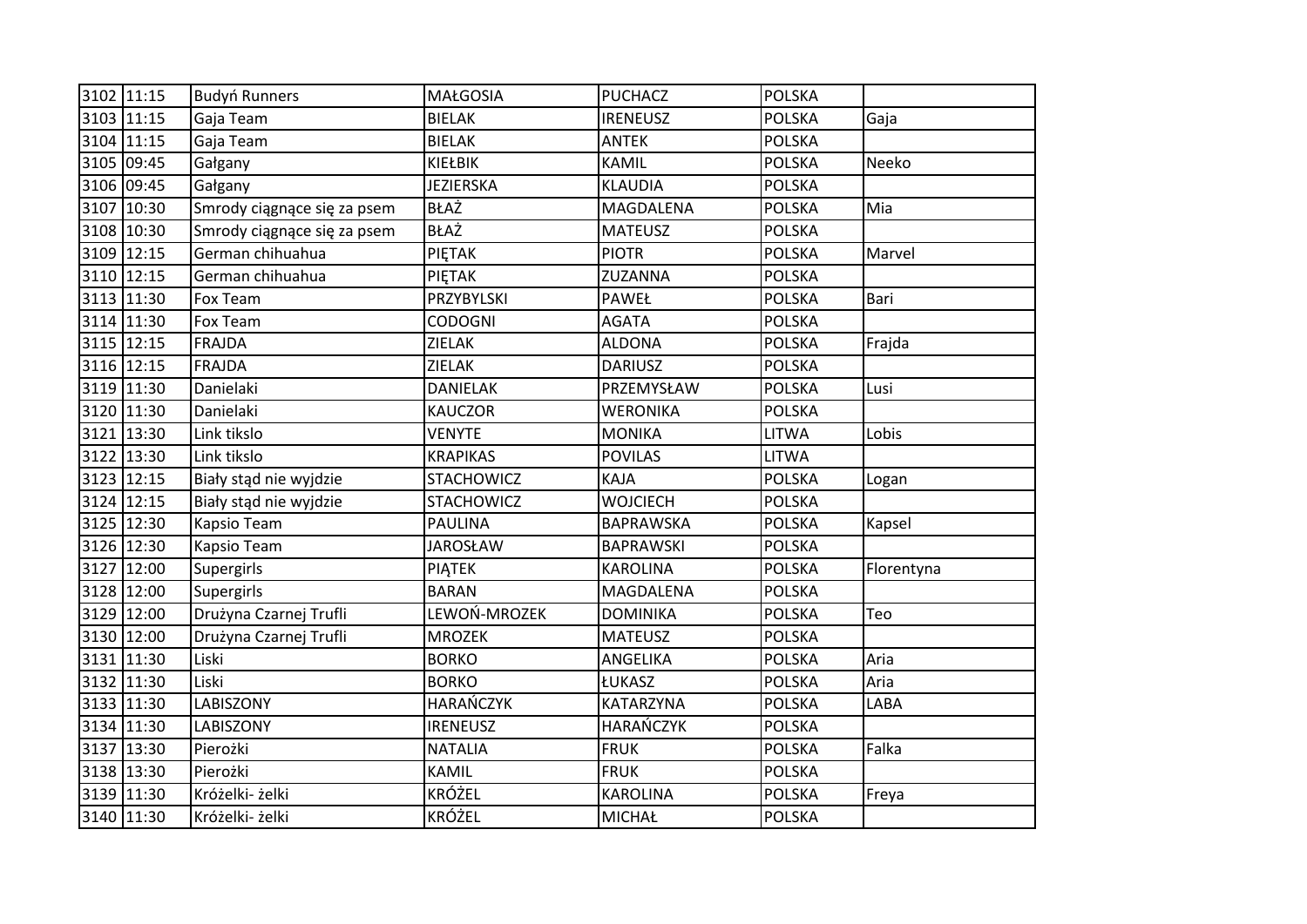| 3141 10:30 | Hoganowscy                | OLSZEWSKA           | <b>KLAUDIA</b>    | <b>POLSKA</b> | Hogan        |
|------------|---------------------------|---------------------|-------------------|---------------|--------------|
| 3142 10:30 | Hoganowscy                | <b>BOROWIEC</b>     | ŁUKASZ            | <b>POLSKA</b> |              |
| 3145 11:45 | GoKanjo!                  | MAGDALENA           | PERTKIEWICZ       | <b>POLSKA</b> | Kanjo        |
| 3146 11:45 | GoKanjo!                  | <b>MAREK</b>        | <b>KAZAŁA</b>     | <b>POLSKA</b> |              |
| 3149 11:00 | bros                      | <b>TOMASZ</b>       | <b>TRUSIEWICZ</b> | <b>POLSKA</b> | Dexter       |
| 3150 11:00 | bros                      | <b>KOŁODZIEJEK</b>  | <b>JAKUB</b>      | <b>POLSKA</b> |              |
| 3151 11:00 | fran                      | <b>FRANCKIEWICZ</b> | <b>OLGA</b>       | <b>POLSKA</b> | Goran        |
| 3152 11:00 | fran                      | <b>KOŁODZIEJEK</b>  | <b>PATRYK</b>     | <b>POLSKA</b> |              |
| 3153 11:00 | Tapas team                | <b>PAWELEC</b>      | <b>MARIA</b>      | <b>POLSKA</b> | <b>Tapas</b> |
| 3154 11:00 | Tapas team                | SZAFRAŃSKI          | <b>MARCIN</b>     | <b>POLSKA</b> |              |
| 3157 10:00 | JS Team                   | HNIDKOVÁ            | SLAVOMÍRA         | SŁOWACJA      | Mia          |
| 3158 10:00 | JS Team                   | <b>HNIDKA</b>       | JÁN               | SŁOWACJA      |              |
| 3159 11:00 | Drużyna KLAVA             | <b>PISINGAS</b>     | <b>MARIUSZ</b>    | <b>POLSKA</b> | Bosko        |
| 3160 11:00 | Drużyna KLAVA             | <b>FOJT</b>         | <b>ALICJA</b>     | <b>POLSKA</b> |              |
| 3161 10:15 | Takie Tam Pitu Pitu       | <b>FIBICH</b>       | <b>ANNA</b>       | <b>POLSKA</b> | Piga         |
| 3162 10:15 | Takie Tam Pitu Pitu       | PŁOSZAJ             | <b>KATARZYNA</b>  | <b>POLSKA</b> |              |
| 3163 11:30 | Termoklina Świętochłowice | MALCZAK             | <b>RAFAŁ</b>      | <b>POLSKA</b> | Rambo        |
| 3164 11:30 | Termoklina Świętochłowice | KOJ                 | SABINA            | <b>POLSKA</b> |              |
| 3165 09:30 | Beboki                    | LEWIŃSKA            | <b>ANNA</b>       | <b>POLSKA</b> | <b>MAKS</b>  |
| 3166 09:30 | <b>Beboki</b>             | KOWOL               | <b>MICHAŁ</b>     | <b>POLSKA</b> |              |
| 3167 09:45 | Pepe Team                 | MISIAK-KOBYLIŃSKA   | <b>MAŁGORZATA</b> | <b>POLSKA</b> | Desi         |
| 3168 09:45 | Pepe Team                 | <b>KOBYLIŃSKI</b>   | <b>JAKUB</b>      | <b>POLSKA</b> |              |
| 3169 10:45 | Marcinki                  | <b>MĘCIK</b>        | <b>MAREK</b>      | <b>POLSKA</b> | Mort         |
| 3170 10:45 | Marcinki                  | <b>MECIK</b>        | ZUZANNA           | <b>POLSKA</b> |              |
| 3171 09:00 | The Pugers                | STEPIEŃ             | SZYMON            | <b>POLSKA</b> | Tosia        |
| 3172 09:00 | The Pugers                | <b>BEDNARZ</b>      | MAJA CZECH        | <b>POLSKA</b> |              |
| 3175 09:45 | Służba zdrowia            | <b>NAWROTEK</b>     | SYLWIA            | <b>POLSKA</b> | Inga         |
| 3176 09:45 | Służba zdrowia            | ŻEMLIŃSKA           | MAGDALENA         | <b>POLSKA</b> |              |
| 3177 12:45 | Pulpeciki trzy            | <b>KUBERA</b>       | <b>JAKUB</b>      | <b>POLSKA</b> | Stefan       |
| 3178 12:45 | Pulpeciki trzy            | HOJA                | <b>AGATA</b>      | <b>POLSKA</b> |              |
| 3179 13:00 | Tesla Team                | <b>OGORZAŁEK</b>    | <b>MONIKA</b>     | <b>POLSKA</b> | Tesla        |
| 3180 13:00 | Tesla Team                | <b>OGORZAŁEK</b>    | <b>BARTOSZ</b>    | <b>POLSKA</b> |              |
| 3181 11:15 | Máňuldy                   | SIMONOVÁ            | <b>DOMINIKA</b>   | <b>CZECHY</b> | Airin        |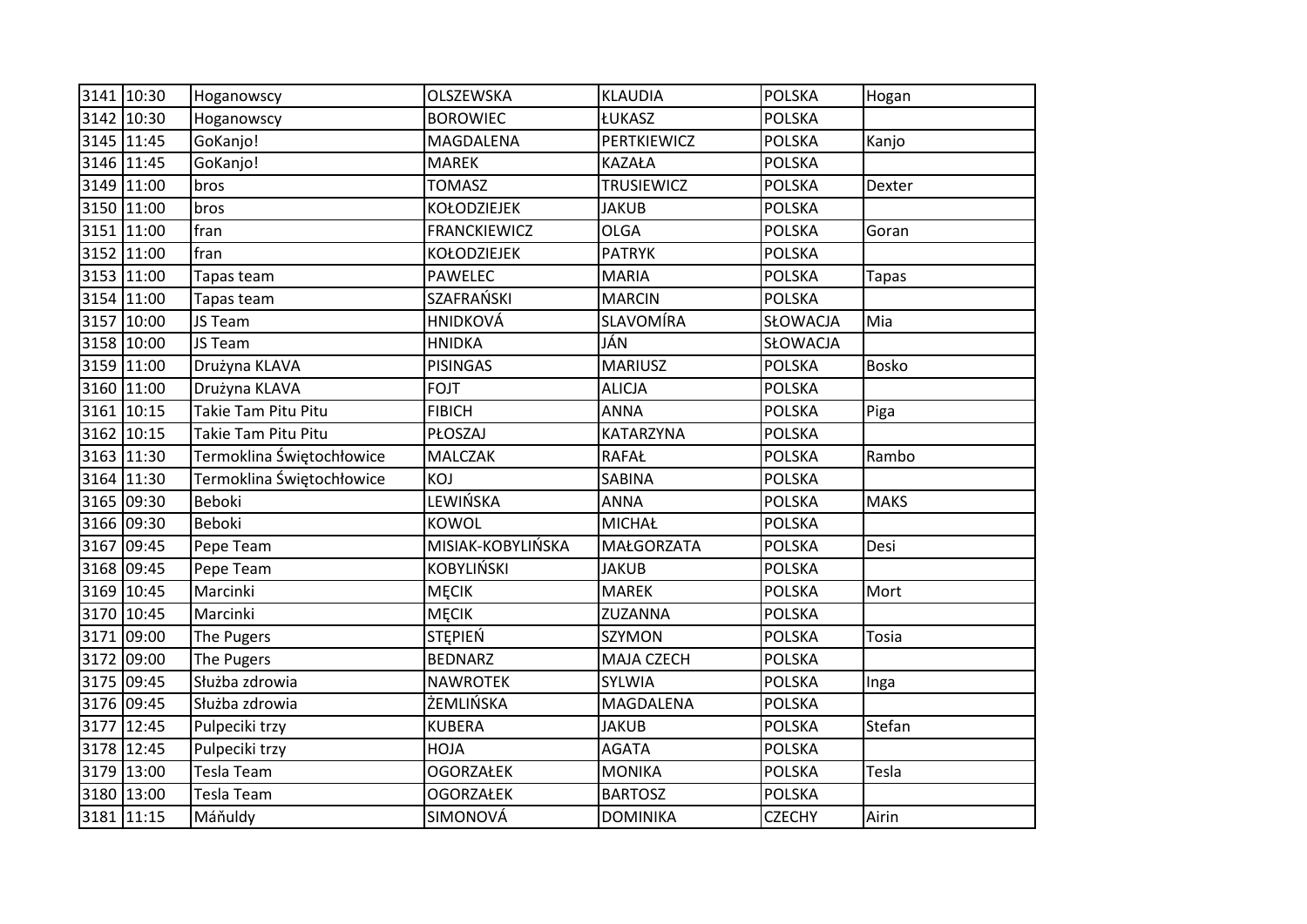|      | 3182 11:15 | Máňuldy         | <b>SMOLKOVÁ</b>    | <b>PETRA</b>    | <b>CZECHY</b> |                     |
|------|------------|-----------------|--------------------|-----------------|---------------|---------------------|
|      | 3183 12:30 | Stec&Stec       | <b>STEC</b>        | <b>MONIKA</b>   | <b>POLSKA</b> | DIAMOND Trzecie Oko |
|      | 3184 12:30 | Stec&Stec       | <b>STEC</b>        | <b>ŁUKASZ</b>   | <b>POLSKA</b> |                     |
| 3185 | 11:45      | Rararara Ratole | <b>SZCZEPKA</b>    | AGNIESZKA       | <b>POLSKA</b> | Zoya                |
|      | 3186 11:45 | Rararara Ratole | <b>SZCZEPKA</b>    | OLIWIA          | <b>POLSKA</b> |                     |
| 3187 | 10:00      | Lucky Team      | TÓTH               | TAMÁS           | WĘGRY         | Lucky               |
|      | 3188 10:00 | Lucky Team      | <b>KOCSIS</b>      | <b>ANDREA</b>   | WĘGRY         |                     |
| 3189 | 11:45      | Liski           | <b>TUCHOWSKA</b>   | <b>ANNA</b>     | <b>POLSKA</b> | Lilith              |
|      | 3190 11:45 | Liski           | WYSZYŃSKI          | <b>ARTUR</b>    | <b>POLSKA</b> |                     |
|      | 3191 09:15 | Krokiety        | LATOSIŃSKA         | <b>DARIA</b>    | <b>POLSKA</b> | Krokiet             |
|      | 3192 09:15 | Krokiety        | <b>OBARZANEK</b>   | <b>MATEUSZ</b>  | <b>POLSKA</b> |                     |
|      | 3193 09:15 | Smutne Stachy   | STACH-SMUTEK       | <b>MARTA</b>    | <b>POLSKA</b> | Leon                |
|      | 3194 09:15 | Smutne Stachy   | <b>SMUTEK</b>      | <b>PIOTR</b>    | <b>POLSKA</b> |                     |
|      | 3195 13:30 | Neo Team        | <b>MENTLEWICZ</b>  | <b>KAROLINA</b> | <b>POLSKA</b> | <b>Neo</b>          |
|      | 3196 13:30 | Neo Team        | <b>ORCHOWSKI</b>   | <b>PIOTR</b>    | <b>POLSKA</b> |                     |
|      | 3197 11:45 | Máňuldy         | SIMONOVÁ           | <b>DOMINIKA</b> | <b>CZECHY</b> | Fylgja              |
|      | 3198 11:45 | Máňuldy         | <b>SMOLKOVÁ</b>    | PETRA           | <b>CZECHY</b> |                     |
|      | 3199 11:45 | Sławka Team :)  | NIERYCHŁY          | <b>MONIKA</b>   | <b>POLSKA</b> | Unia Złoty Aporter  |
| 3200 | 11:45      | Sławka Team :)  | NIERYCHŁY          | SZYMON          | <b>POLSKA</b> |                     |
|      | 3201 13:00 | Jack Team       | ŚWIEGODA           | <b>KAROLINA</b> | <b>POLSKA</b> | Jack                |
|      | 3202 13:00 | Jack Team       | <b>BOGUSŁAWSKI</b> | <b>RAFAŁ</b>    | <b>POLSKA</b> |                     |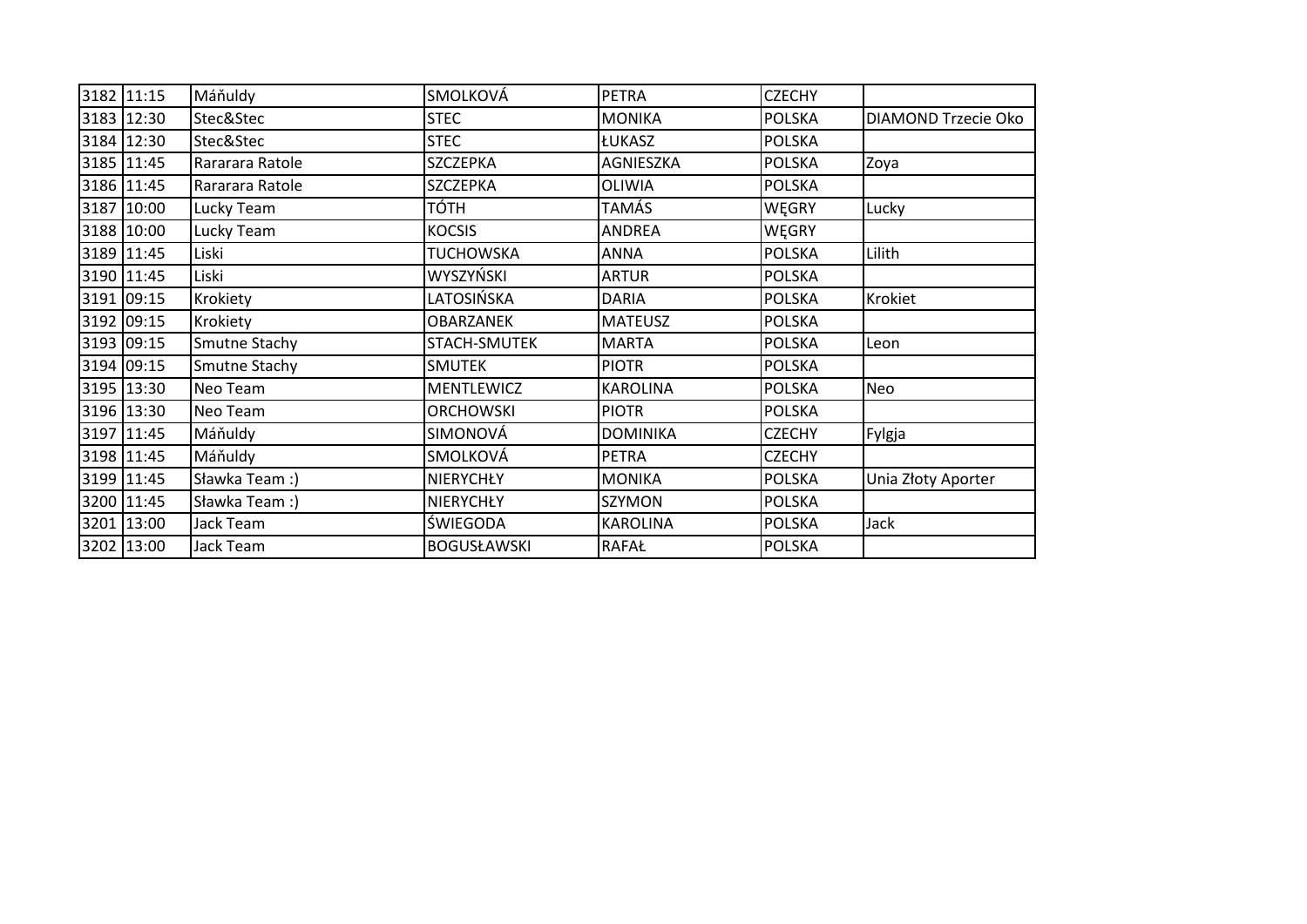|            | BIB - HDR BASE PL 2020 - DRUŻYNY / TEAMS |                                    |                     |                         |                     |                       |  |  |  |
|------------|------------------------------------------|------------------------------------|---------------------|-------------------------|---------------------|-----------------------|--|--|--|
| <b>BIB</b> | Godzina<br>startu /<br><b>Slot</b>       | Nazwa drużyny / Team's name        | <b>Imię / Name</b>  | Nazwisko / Surname      | Państwo/<br>Country | Imię psa / Dog's name |  |  |  |
|            | 5007 09:00                               | HDR WATAHA DĄBROWA GÓRNICZA        | <b>WOJTEK</b>       | LATOS                   | <b>POLSKA</b>       |                       |  |  |  |
|            | 5008 09:00                               | HDR WATAHA DABROWA GÓRNICZA        | <b>BOGDAN</b>       | <b>BALCERZAK</b>        | <b>POLSKA</b>       | Mika                  |  |  |  |
|            | 5009 09:00                               | HDR WATAHA DĄBROWA GÓRNICZA        | <b>KAMIL</b>        | KĘPA                    | <b>POLSKA</b>       | Karmel                |  |  |  |
|            | 5010 09:00                               | HDR WATAHA DABROWA GÓRNICZA        | <b>PIOTR</b>        | <b>ROGACZ</b>           | <b>POLSKA</b>       | <b>OZZY</b>           |  |  |  |
|            | 5011 09:00                               | HDR WATAHA DĄBROWA GÓRNICZA        | ANNA                | ŚLIWA                   | POLSKA              | Shelby                |  |  |  |
| 5012       | 09:00                                    | HDR WATAHA DABROWA GÓRNICZA        | <b>MICHAŁ</b>       | <b>TWOREK</b>           | <b>POLSKA</b>       | <b>GOBI</b>           |  |  |  |
|            | 5013 09:15                               | WATAHA psieEgo                     | <b>JERZY</b>        | <b>HERMA</b>            | <b>POLSKA</b>       | Gary                  |  |  |  |
|            | 5014 09:15                               | WATAHA psieEgo                     | <b>TOMASZ</b>       | <b>BEDNARZ</b>          | <b>POLSKA</b>       | Berni                 |  |  |  |
|            | 5015 09:15                               | WATAHA psieEgo                     | <b>PIOTR</b>        | <b>PACYNIAK</b>         | POLSKA              | Fiona                 |  |  |  |
|            | 5016 09:15                               | <b>WATAHA</b> psieEgo              | <b>MICHAŁ</b>       | ZAWIERUCHA              | POLSKA              | Hades                 |  |  |  |
|            | 5017 09:15                               | WATAHA psieEgo                     | PRZEMYSŁAW          | PAŁOSZ                  | <b>POLSKA</b>       | <b>Brando</b>         |  |  |  |
|            | 5018 09:15                               | WATAHA psieEgo                     | <b>ROBERT</b>       | KADŁUBICKI              | <b>POLSKA</b>       | Axel                  |  |  |  |
|            | 5019 09:30                               | wataha PsiEEgo                     | AGNIESZKA           | KOPYTYNSKA              | POLSKA              | <b>Birma</b>          |  |  |  |
|            | 5020 09:30                               | wataha PsiEEgo                     | AGNIESZKA           | JANCZY                  | POLSKA              | Juma                  |  |  |  |
|            | 5021 09:30                               | wataha PsiEEgo                     | ALEKSANDRA          | <b>DOBNER</b>           | <b>POLSKA</b>       | Piernik               |  |  |  |
|            | 5022 09:30                               | wataha PsiEEgo                     | ANIELA              | <b>WIECHEĆ</b>          | <b>POLSKA</b>       | Argos                 |  |  |  |
|            | 5023 09:30                               | wataha PsiEEgo                     | <b>IZABELA</b>      | ADAMCZYK                | <b>POLSKA</b>       | Szant                 |  |  |  |
|            | 5024 09:30                               | wataha PsiEEgo                     | AGNIESZKA           | TRZASKA                 | POLSKA              |                       |  |  |  |
|            | 5025 10:15                               | EkipaPrzytulPyska                  | ALICJA              | IDZIKOWSKA - TRYCZYŃSKA | <b>POLSKA</b>       | Luna                  |  |  |  |
|            | 5026 10:15                               | EkipaPrzytulPyska                  | JULIA               | IDZIKOWSKA              | <b>POLSKA</b>       | Sella                 |  |  |  |
| 5027       | 10:15                                    | EkipaPrzytulPyska                  | <b>DOMINIKA</b>     | <b>HORNOWSKA</b>        | <b>POLSKA</b>       | Kaede                 |  |  |  |
|            | 5028 10:15                               | EkipaPrzytulPyska                  | MAŁGORZATA          | BIELAŃSKA               | <b>POLSKA</b>       | Kozak                 |  |  |  |
|            | 5029 10:15                               | EkipaPrzytulPyska                  | <b>NATALIA</b>      | <b>GŁABICKA</b>         | <b>POLSKA</b>       | Szaman                |  |  |  |
|            | 5030 10:15                               | EkipaPrzytulPyska                  | MAŁGORZATA          | <b>JESIONEK</b>         | <b>POLSKA</b>       | Kaszka                |  |  |  |
|            | 5031 09:45                               | HDR WATAHA DĄBROWA GÓRNICZA LEJDIS | <b>ELWIRA</b>       | <b>BALIN</b>            | <b>POLSKA</b>       | Sisi                  |  |  |  |
|            | 5032 09:45                               | HDR WATAHA DĄBROWA GÓRNICZA LEJDIS | <b>IWONA</b>        | CZAPCZYŃSKA             | <b>POLSKA</b>       | <b>WATRA</b>          |  |  |  |
|            | 5033 09:45                               | HDR WATAHA DĄBROWA GÓRNICZA LEJDIS | <b>IZABELA</b>      | LATOS                   | <b>POLSKA</b>       |                       |  |  |  |
|            | 5034 09:45                               | HDR WATAHA DĄBROWA GÓRNICZA LEJDIS | AGNIESZKA           | URBAŃCZYK               | <b>POLSKA</b>       | ZOYA                  |  |  |  |
|            | 5035 09:45                               | HDR WATAHA DABROWA GÓRNICZA LEJDIS | MAGDALENA           | WRÓBLEWSKA              | POLSKA              | Nordic                |  |  |  |
|            | 5036 09:45                               | HDR WATAHA DĄBROWA GÓRNICZA LEJDIS | AGNIESZKA           | RĘDZIA                  | <b>POLSKA</b>       | <b>HANTEL</b>         |  |  |  |
|            | 5037 10:15                               | WATAHA psieEEEgo                   | <b>KLAUDIA SARA</b> | <b>BOGDAŁ</b>           | <b>POLSKA</b>       | Aksel                 |  |  |  |
|            | 5038 10:15                               | WATAHA psieEEEgo                   | <b>KRZYSZTOF</b>    | ZAGÓRSKI                | <b>POLSKA</b>       | Brendon               |  |  |  |
|            | 5039 10:15                               | WATAHA psieEEEgo                   | <b>JERZY</b>        | <b>PIOTROWSKI</b>       | <b>POLSKA</b>       | Tymek                 |  |  |  |
|            | 5040 10:15                               | <b>WATAHA psieEEEgo</b>            | <b>TOMASZ</b>       | <b>PTAK</b>             | <b>POLSKA</b>       | Kora                  |  |  |  |
|            | 5041 10:15                               | WATAHA psieEEEgo                   | TOBIASZ             | SZCZEPANIAK             | POLSKA              | Easy                  |  |  |  |
|            | 5042 10:15                               | WATAHA psieEEEgo                   | <b>MARTA</b>        | <b>PIOTROWSKA</b>       | <b>POLSKA</b>       |                       |  |  |  |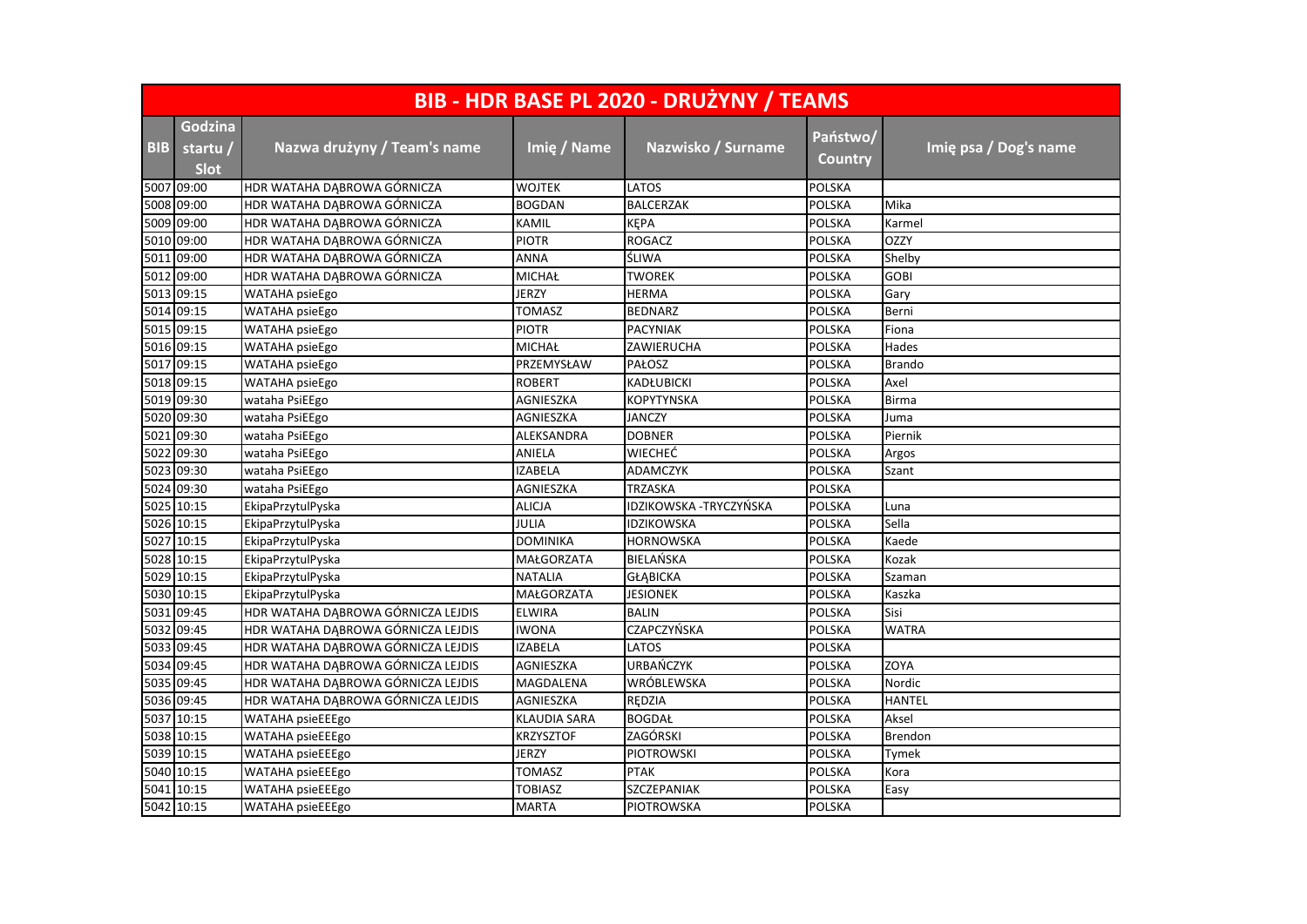| 5043 09:45 | HDR WATAHA DĄBROWA GÓRNICZA HUNTERS | <b>KATARZYNA</b> | <b>CHYŻYŃSKA</b>   | <b>POLSKA</b> | NEPEESE SAGITTARIUS               |
|------------|-------------------------------------|------------------|--------------------|---------------|-----------------------------------|
| 5044 09:45 | HDR WATAHA DĄBROWA GÓRNICZA HUNTERS | <b>MARCIN</b>    | <b>KRYCZEK</b>     | <b>POLSKA</b> | <b>ROXI</b>                       |
| 5045 09:45 | HDR WATAHA DĄBROWA GÓRNICZA HUNTERS | <b>ARTUR</b>     | <b>DETZ</b>        | <b>POLSKA</b> | <b>GUDRUN GRACE PAKA CZWORAKA</b> |
| 5046 09:45 | HDR WATAHA DĄBROWA GÓRNICZA HUNTERS | <b>RENATA</b>    | <b>HABRYN</b>      | <b>POLSKA</b> | <b>BARSA</b>                      |
| 5047 09:45 | HDR WATAHA DABROWA GÓRNICZA HUNTERS | <b>DAWID</b>     | <b>URBAŃCZYK</b>   | <b>POLSKA</b> | Vanilla                           |
| 5048 09:45 | HDR WATAHA DĄBROWA GÓRNICZA HUNTERS | <b>MARTA</b>     | DZIEKAŃSKA         | <b>POLSKA</b> | <b>HERMIONA</b>                   |
| 5055 11:15 | Wilcza Sfora                        | MARZENA          | NAŁĘCZ             | <b>POLSKA</b> | Fanti                             |
| 5056 11:15 | Wilcza Sfora                        | <b>MONIKA</b>    | <b>MICHALSKA</b>   | <b>POLSKA</b> | Franc                             |
| 5057 11:15 | Wilcza Sfora                        | <b>DAMIAN</b>    | <b>MICHALSKI</b>   | <b>POLSKA</b> | Melita                            |
| 5058 11:15 | Wilcza Sfora                        | <b>MONIKA</b>    | JABŁOŃSKA          | POLSKA        | Atos                              |
| 5059 11:15 | Wilcza Sfora                        | MARTYNA          | MROCZKOWSKA        | <b>POLSKA</b> | Arti                              |
| 5060 11:15 | Wilcza Sfora                        | AMELIA           | <b>BORKOWSKA</b>   | POLSKA        |                                   |
| 5061 10:45 | <b>DRUGIE ŻYCIE BULLA</b>           | KAROL            | <b>KOPIK</b>       | <b>POLSKA</b> | Rosa                              |
| 5062 10:45 | DRUGIE ŻYCIE BULLA                  | <b>PAWEŁ</b>     | <b>TRZUSKOWSKI</b> | <b>POLSKA</b> | Stefan                            |
| 5063 10:45 | DRUGIE ŻYCIE BULLA                  | LIDIA            | WOJCIECHOWSKA      | POLSKA        | <b>TAYO</b>                       |
| 5064 10:45 | DRUGIE ŻYCIE BULLA                  | MAJA             | PAWŁOWSKA          | <b>POLSKA</b> | Hultaj                            |
| 5065 10:45 | DRUGIE ŻYCIE BULLA                  | <b>ROBERT</b>    | <b>SZEWCZYK</b>    | <b>POLSKA</b> | Darkness                          |
| 5066 10:45 | DRUGIE ŻYCIE BULLA                  | <b>BARTOSZ</b>   | <b>SERKIS</b>      | <b>POLSKA</b> | Aya                               |
| 5067 10:45 | Drugie Życie Bulla                  | <b>DOMINIKA</b>  | ZAWADZKA           | <b>POLSKA</b> | Simon                             |
| 5068 10:45 | Drugie Życie Bulla                  | <b>JACEK</b>     | SAWULSKI           | <b>POLSKA</b> | Bono                              |
| 5069 10:45 | Drugie Życie Bulla                  | SANDRA           | SZCZEPANOWSKA      | POLSKA        | <b>BRUNO</b>                      |
| 5070 10:45 | Drugie Życie Bulla                  | JOANNA           | <b>MAJSAK</b>      | POLSKA        | Inkosi ZEF BULLS                  |
| 5071 10:45 | Drugie Życie Bulla                  | KAROLINA         | <b>WITEK</b>       | <b>POLSKA</b> | LAJO                              |
| 5072 10:45 | Drugie Życie Bulla                  | PATRYCJA         | <b>DYŃDA</b>       | <b>POLSKA</b> | <b>TOLA</b>                       |
| 5073 10:30 | Babroki                             | <b>IWONA</b>     | FALBIKOWSKA-PAWELA | <b>POLSKA</b> | Lola                              |
| 5074 10:30 | Babroki                             | <b>MARCIN</b>    | <b>PUKOWIEC</b>    | <b>POLSKA</b> | Pixel                             |
| 5075 10:30 | Babroki                             | JOANNA           | <b>WACHA</b>       | <b>POLSKA</b> | Aisha                             |
| 5076 10:30 | Babroki                             | ANNA             | JAROCH             | <b>POLSKA</b> | Nico                              |
| 5077 10:30 | Babroki                             | EWELINA          | <b>CHUDZIK</b>     | <b>POLSKA</b> | Mela                              |
| 5078 10:30 | Babroki                             | <b>KRZYSZTOF</b> | <b>KLUSACZYK</b>   | <b>POLSKA</b> | Kala                              |
| 5085 09:15 | Gończe Polskie i Spółka             | <b>MICHAŁ</b>    | <b>ZYCH</b>        | POLSKA        | Marga                             |
| 5086 09:15 | Gończe Polskie i Spółka             | <b>IREK</b>      | <b>NUSBAUM</b>     | <b>POLSKA</b> | Rufus (Rokosz)                    |
| 5087 09:15 | Gończe Polskie i Spółka             | <b>ROBERT</b>    | SALAMON            | <b>POLSKA</b> | Jasper                            |
| 5088 09:15 | Gończe Polskie i Spółka             | <b>BARTOSZ</b>   | GOŁUŃSKI           | <b>POLSKA</b> | Denerys                           |
| 5089 09:15 | Gończe Polskie i Spółka             | ŁUKASZ           | <b>KRAWCZYK</b>    | POLSKA        | Amida                             |
| 5090 09:15 | Gończe Polskie i Spółka             | <b>JAKUB</b>     | MALINOWSKI         | <b>POLSKA</b> | Fokus                             |
| 5091 13:15 | Takunowcy                           | KATARZYNA        | <b>BEHLERT</b>     | <b>POLSKA</b> | Zaspa                             |
| 5092 13:15 | Takunowcy                           | GRZEGORZ         | <b>MARCINIAK</b>   | POLSKA        | Igloo                             |
| 5093 13:15 | Takunowcy                           | MARCIN           | <b>BEHLERT</b>     | <b>POLSKA</b> | Zordon                            |
| 5094 13:15 | Takunowcy                           | DARIUSZ          | <b>KUCZ</b>        | POLSKA        | Juka                              |
| 5095 13:15 | Takunowcy                           | <b>ANNA</b>      | <b>DABROWSKA</b>   | <b>POLSKA</b> | Wadera                            |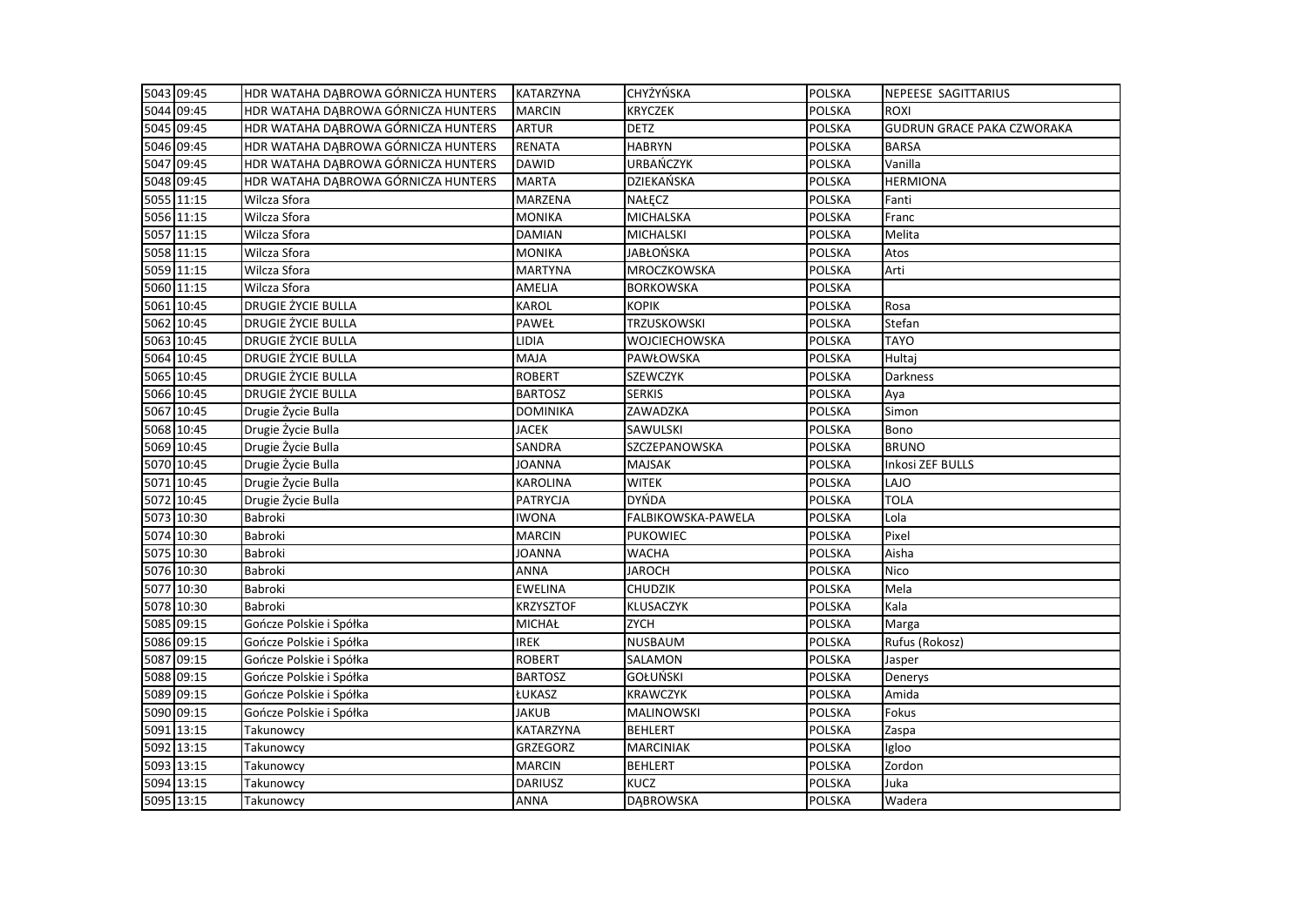| 5096 13:15 | Takunowcy                   | <b>JUSTYNA</b>  | PATŁASZYŃSKA               | POLSKA        | Goya                              |
|------------|-----------------------------|-----------------|----------------------------|---------------|-----------------------------------|
| 5097 11:30 | Gorący Team                 | <b>EMILIA</b>   | MAJ                        | <b>POLSKA</b> | Zuma                              |
| 5098 11:30 | <b>Gorący Team</b>          | <b>ALICJA</b>   | SOWA                       | <b>POLSKA</b> | Paco                              |
| 5099 11:30 | Gorący Team                 | <b>MATEUSZ</b>  | <b>WIECZOREK</b>           | <b>POLSKA</b> |                                   |
| 5100 11:30 | Gorący Team                 | <b>MICHAŁ</b>   | URBANOWICZ                 | POLSKA        | Chilli                            |
| 5101 11:30 | Gorący Team                 | KLAUDIA BEATA   | <b>FISZER</b>              | <b>POLSKA</b> | Neron                             |
| 5102 11:30 | Goracy Team                 | PAWEŁ           | <b>WASIAK</b>              | <b>POLSKA</b> | Zeus                              |
| 5103 12:15 | Adi Team                    | <b>ANETA</b>    | <b>BORS</b>                | <b>POLSKA</b> | Wulkan Adi                        |
| 5104 12:15 | Adi Team                    | <b>PATRYCJA</b> | <b>KAPCIA</b>              | <b>POLSKA</b> | <b>Willow Adi</b>                 |
| 5105 12:15 | Adi Team                    | AGNIESZKA       | PLUTECKA                   | POLSKA        | <b>FREDI</b>                      |
| 5106 12:15 | Adi Team                    | <b>DOMINIK</b>  | LAMPART                    | <b>POLSKA</b> | <b>DROPS REPATUS</b>              |
| 5107 12:15 | Adi Team                    | KATARZYNA       | JEDRASZEWSKA               | <b>POLSKA</b> | Omena Adi                         |
| 5108 12:15 | Adi Team                    | MAGDALENA       | ROMEROWICZ-KABAT           | <b>POLSKA</b> | <b>KASHMIRA ADI</b>               |
| 5109 12:15 | Adi Team                    | <b>KAPCER</b>   | <b>PAPROCKI</b>            | <b>POLSKA</b> | <b>SNICKERS ADI</b>               |
| 5110 12:15 | Adi Team                    | <b>EWA</b>      | <b>PAPROCKA</b>            | <b>POLSKA</b> | Oreo Paprocki                     |
| 5111 12:15 | Adi Team                    | <b>EMANUELA</b> | <b>OSTROWSKA</b>           | <b>POLSKA</b> | Jager Adi                         |
| 5112 12:15 | Adi Team                    | <b>ANNA</b>     | <b>KOPYTKO</b>             | <b>POLSKA</b> | Abi Adi                           |
| 5113 12:15 | Adi Team                    | <b>JACEK</b>    | <b>WOŁOCH</b>              | <b>POLSKA</b> | Crasch Adi/Demon                  |
| 5114 12:15 | Adi Team                    | <b>SYLWIA</b>   | <b>WALOCH</b>              | <b>POLSKA</b> | Hera                              |
| 5115 12:30 | Adi Team                    | <b>JAROSŁAW</b> | KARAŚ                      | <b>POLSKA</b> | Ezra                              |
| 5116 12:30 | Adi Team                    | SABINA          | <b>DOMIN</b>               | <b>POLSKA</b> | Demon                             |
| 5117 12:30 | Adi Team                    | KATARZYNA       | JAŃSKA                     | <b>POLSKA</b> | Mirai                             |
| 5118 12:30 | Adi Team                    | <b>PAULINA</b>  | <b>BROŻEK</b>              | <b>POLSKA</b> | Demon                             |
| 5119 12:30 | Adi Team                    | <b>JADWIGA</b>  | <b>BROŻEK</b>              | <b>POLSKA</b> | Remi                              |
| 5120 12:30 | Adi Team                    | <b>PIOTR</b>    | ŚLIWA                      | <b>POLSKA</b> | Izzy                              |
| 5121 11:30 | Wataha Beaucerona           | <b>PIOTR</b>    | <b>KAPELA</b>              | <b>POLSKA</b> | Madeleine Madlen Sentinelle Noire |
| 5122 11:30 | Wataha Beaucerona           | <b>PIOTR</b>    | LIS                        | <b>POLSKA</b> | Hamilton Beau Psi Mysteria        |
| 5123 11:30 | Wataha Beaucerona           | <b>NATALIA</b>  | <b>GRAJEWSKA MATACZYNO</b> | <b>POLSKA</b> | Oslo Sentinelle Noire             |
| 5124 11:30 | Wataha Beaucerona           | <b>KAROL</b>    | <b>KOBYLARZ</b>            | <b>POLSKA</b> | Achaja                            |
| 5125 11:30 | Wataha Beaucerona           | SZYMON          | <b>STAŃCZAK</b>            | <b>POLSKA</b> |                                   |
| 5126 11:30 | Wataha Beaucerona           | <b>JOANNA</b>   | <b>HENCNER</b>             | <b>POLSKA</b> | Phoebe                            |
| 5127 12:00 | <b>CARBON SILESIA SPORT</b> | <b>ILONA</b>    | WTOREK-BUGAŃSKA            | <b>POLSKA</b> | Tao                               |
| 5128 12:00 | <b>CARBON SILESIA SPORT</b> | <b>DAMIAN</b>   | <b>BUGAŃSKI</b>            | <b>POLSKA</b> |                                   |
| 5129 12:00 | <b>CARBON SILESIA SPORT</b> | <b>ANNA</b>     | <b>PŁACZEK</b>             | <b>POLSKA</b> | Frela                             |
| 5130 12:00 | <b>CARBON SILESIA SPORT</b> | <b>MATEUSZ</b>  | WYLĘŻEK                    | <b>POLSKA</b> | Aria                              |
| 5131 12:00 | <b>CARBON SILESIA SPORT</b> | ZBIGNIEW        | <b>ZYCH</b>                | <b>POLSKA</b> | Nela                              |
| 5132 12:00 | <b>CARBON SILESIA SPORT</b> | <b>PIOTR</b>    | <b>JASKÓLSKI</b>           | <b>POLSKA</b> | Fado                              |
| 5133 12:15 | Z Klanu Wydry i Takuna team | <b>JUSTYNA</b>  | <b>WYDRA</b>               | <b>POLSKA</b> | Happy                             |
| 5134 12:15 | Z Klanu Wydry i Takuna team | JULIA           | <b>DŁUGOSZ</b>             | <b>POLSKA</b> | Czacza                            |
| 5135 12:15 | Z Klanu Wydry i Takuna team | WERONIKA        | <b>DUDZICKA</b>            | POLSKA        | Sana                              |
| 5136 12:15 | Z Klanu Wydry i Takuna team | <b>ELŻBIETA</b> | <b>WYDRA</b>               | <b>POLSKA</b> | Bajaderka                         |